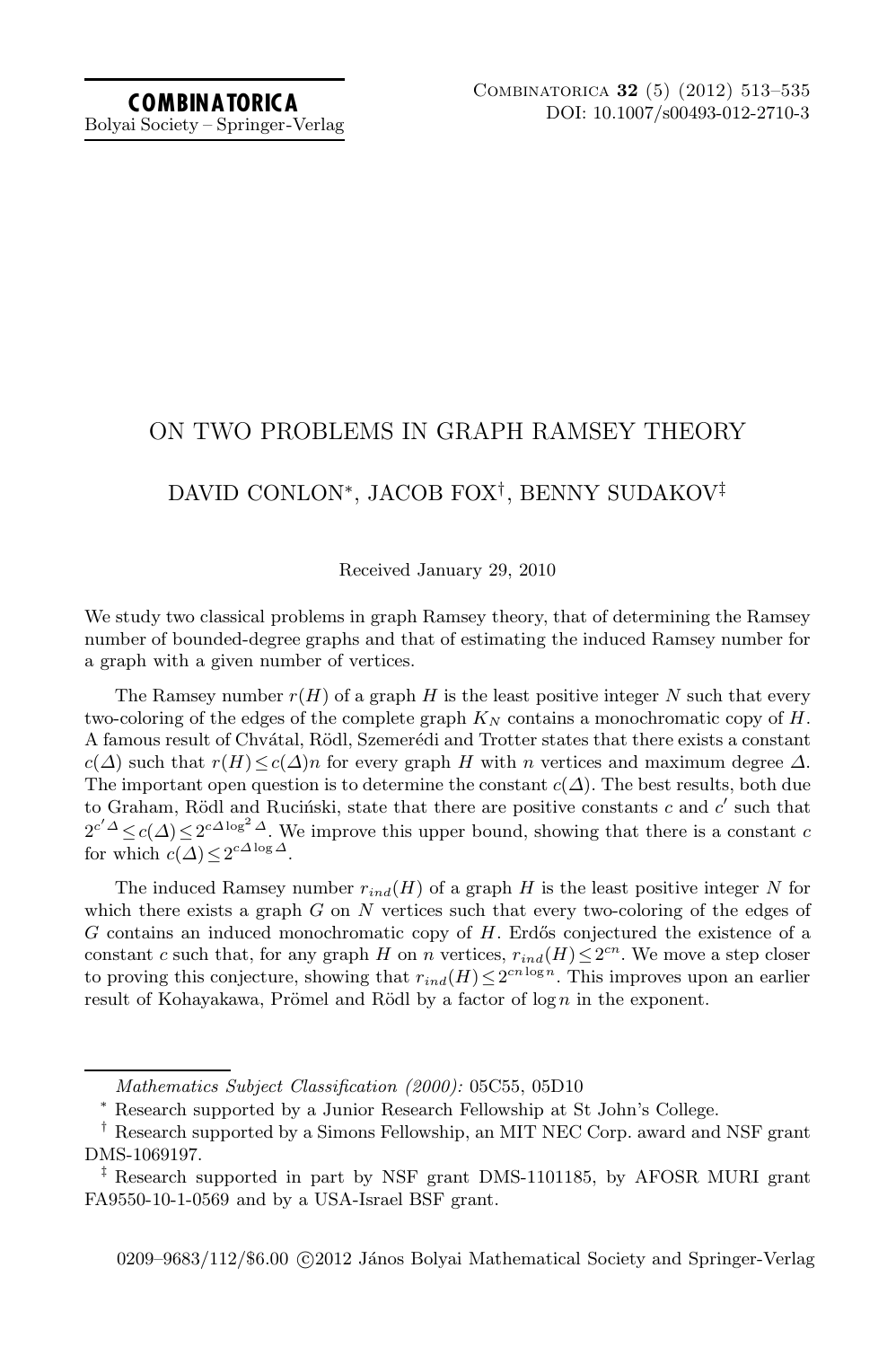#### **1. Introduction**

Given a graph  $H$ , the *Ramsey number*  $r(H)$  is defined to be the smallest natural number N such that, in any two-coloring of the edges of  $K_N$ , there exists a monochromatic copy of  $H$ . That these numbers exist was first proven by Ramsey [\[30\]](#page-22-0) and rediscovered independently by Erdős and Szekeres [\[17\]](#page-21-0). Since their time, and particularly since the 1970s, Ramsey theory has grown into one of the most active areas of research within combinatorics, overlapping variously with graph theory, number theory, geometry and logic.

The most famous question in the field is that of estimating the Ramsey number  $r(t)$  of the complete graph  $K_t$  on t vertices. However, despite some small improvements [\[32](#page-22-1)[,5\]](#page-21-1), the standard estimates, that  $2^{t/2} \le r(t) \le 2^{2t}$ , have remained largely unchanged for over sixty years. Unsurprisingly then, the field has stretched in different directions. One such direction that has become fundamental in its own right is that of looking at what happens to the Ramsey number when we are dealing with various types of sparse graphs. Another is that of determining induced Ramsey numbers, i.e., proving, for any given  $H$ , that there is a graph  $G$  such that any two-coloring of the edges of G contains an induced monochromatic copy of  $H$ . In this paper, we present a unified approach which allows us to make improvements to two classical questions in these areas.

In 1975, Burr and Erdős [\[2\]](#page-21-2) posed the problem of showing that every graph H with n vertices and maximum degree  $\Delta$  satisfied  $r(H) \leq c(\Delta)n$ , where the constant  $c(\Delta)$  depends only on  $\Delta$ . That this is indeed the case was shown by Chvátal, Rödl, Szemerédi and Trotter  $[4]$  in one of the earliest applications of Szemerédi's celebrated regularity lemma  $[34]$ . Remarkably, this means that for graphs of fixed maximum degree the Ramsey number only has a linear dependence on the number of vertices. Unfortunately, because it uses the regularity lemma, the bounds that the original method gives on  $c(\Delta)$  are (and are necessarily [\[21\]](#page-21-4)) of tower type in  $\Delta$ . More precisely,  $c(\Delta)$  works out as being an exponential tower of 2s with a height that is itself exponential in  $\Delta$ .

The situation was remedied somewhat by Eaton [\[11\]](#page-21-5), who proved, using a variant of the regularity lemma, that the function  $c(\Delta)$  can be taken to be of the form  $2^{2c\Delta}$ . Soon after, Graham, Rödl and Ruciński proved [\[22\]](#page-22-3), by a beautiful method which avoids any use of the regularity lemma, that there exists a constant  $c$  for which

$$
c(\Delta) \le 2^{c\Delta \log^2 \Delta}.
$$

For bipartite graphs, they were able to do even better [\[23\]](#page-22-4), showing that if H is a bipartite graph with n vertices and maximum degree  $\Delta$  then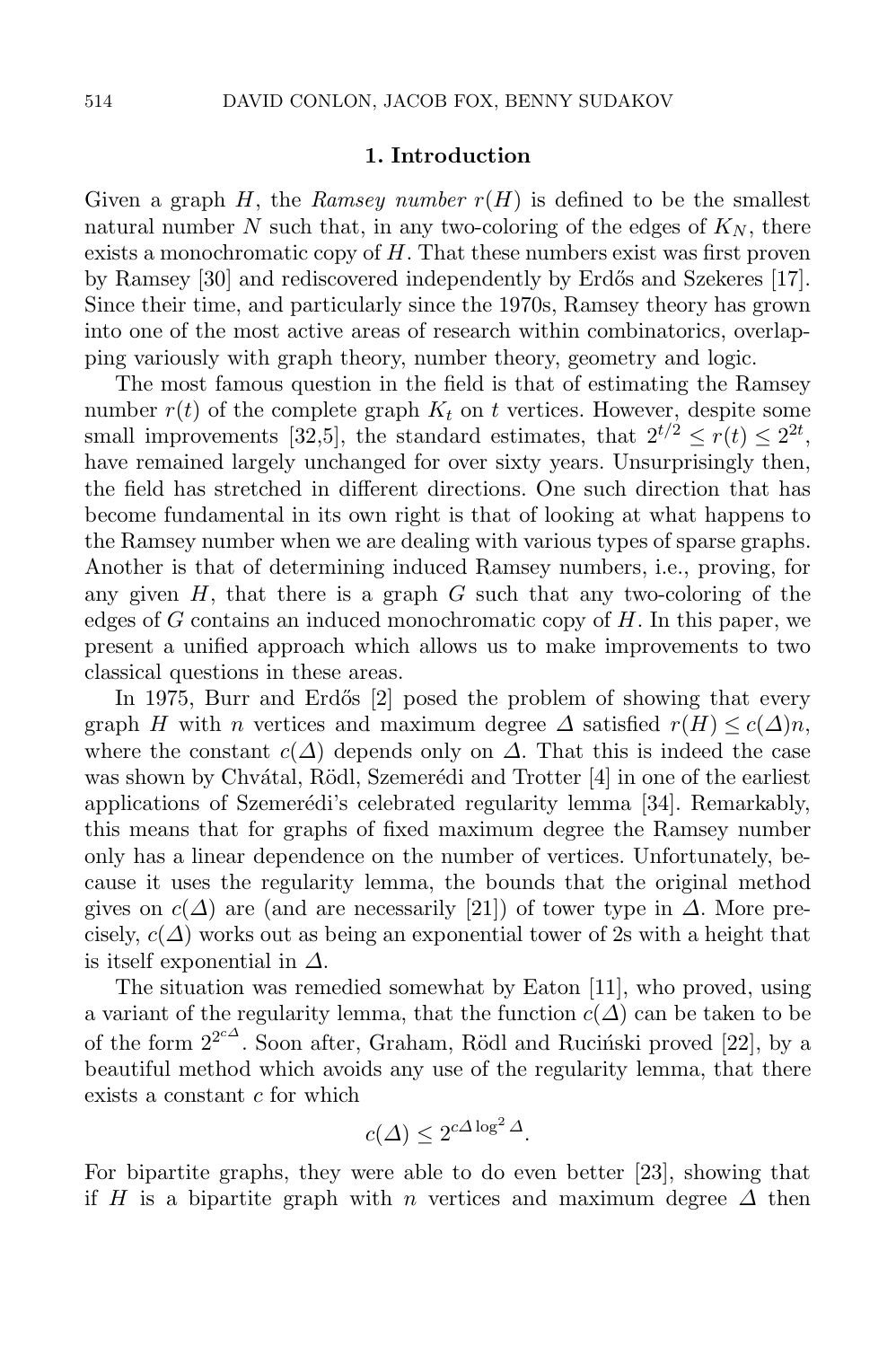$r(H) \leq 2^{c\Delta \log \Delta} n$ . They also proved that there are bipartite graphs with n vertices and maximum degree  $\Delta$  for which the Ramsey number is at least  $2^{c'\Delta}n$ . Recently, Conlon [\[6\]](#page-21-6) and, independently, Fox and Sudakov [\[19\]](#page-21-7) have shown how to remove the  $\log \Delta$  factor in the exponent, achieving an essentially best possible bound of  $r(H) \leq 2^{c\Delta}n$  in the bipartite case. These results were jointly extended to hypergraphs in [\[7\]](#page-21-8), after several proofs [\[8](#page-21-9)[,9,](#page-21-10)[29\]](#page-22-5) using the hypergraph regularity lemma.

Unfortunately, if one tries to use these recent techniques to treat general graphs, the best one seems to be able to achieve is  $c(\Delta) \leq 2^{c\Delta^2}$ . In this paper we take a different approach, more closely related to that of Graham, Rödl and Rucinski [\[22\]](#page-22-3). Improving on their bound, we show that  $c(\Delta) \leq 2^{c(\Delta \log \Delta)}$ , which brings us a step closer to matching the lower bound of  $2^{c^2}\Delta$ .

<span id="page-2-1"></span>**Theorem 1.1.** *There exists a constant* c *such that, for every graph* H *with* n *vertices and maximum degree* Δ*,*

$$
r(H) \le 2^{c\Delta \log \Delta} n.
$$

A graph H is said to be an *induced subgraph* of G if  $V(H) \subset V(G)$  and two vertices of H are adjacent if and only if they are adjacent in G. The *induced Ramsey number*  $r_{ind}(H)$  is the smallest natural number N for which there is a graph  $G$  on  $N$  vertices such that in every two-coloring of the edges of  $G$  there is an induced monochromatic copy of  $H$ . The existence of these numbers was independently proven by Deuber [\[10\]](#page-21-11), Erdős, Hajnal and Pósa [\[16\]](#page-21-12) and Rödl [\[31\]](#page-22-6). The bounds that these original proofs give on  $r_{ind}(H)$ are enormous, but it was conjectured by Erdős [\[13\]](#page-21-13) that the actual values should be more in line with ordinary Ramsey numbers. More specifically, he conjectured the existence of a constant  $c$  such that every graph  $H$  with n vertices satisfies  $r_{ind}(H) \leq 2^{cn}$ . If true, the complete graph shows that it would be best possible.

In a problem paper, Erdős [\[12\]](#page-21-14) stated that he and Hajnal had proved a bound of the form  $r_{ind}(H) \leq 2^{2^{n^{1+\sigma(1)}}}$ . This remained the state of the art for some years until Kohayakawa, Prömel and Rödl [\[25\]](#page-22-7) proved that there is a constant c such that every graph H on n vertices satisfies  $r_{ind}(H) \leq 2^{cn \log^2 n}$ . As in the bounded-degree problem, we remove one of the logarithms in the exponent.

<span id="page-2-0"></span>**Theorem 1.2.** *There exists a constant* c *such that every graph* H *with* n *vertices satisfies*

$$
r_{ind}(H) \le 2^{cn \log n}.
$$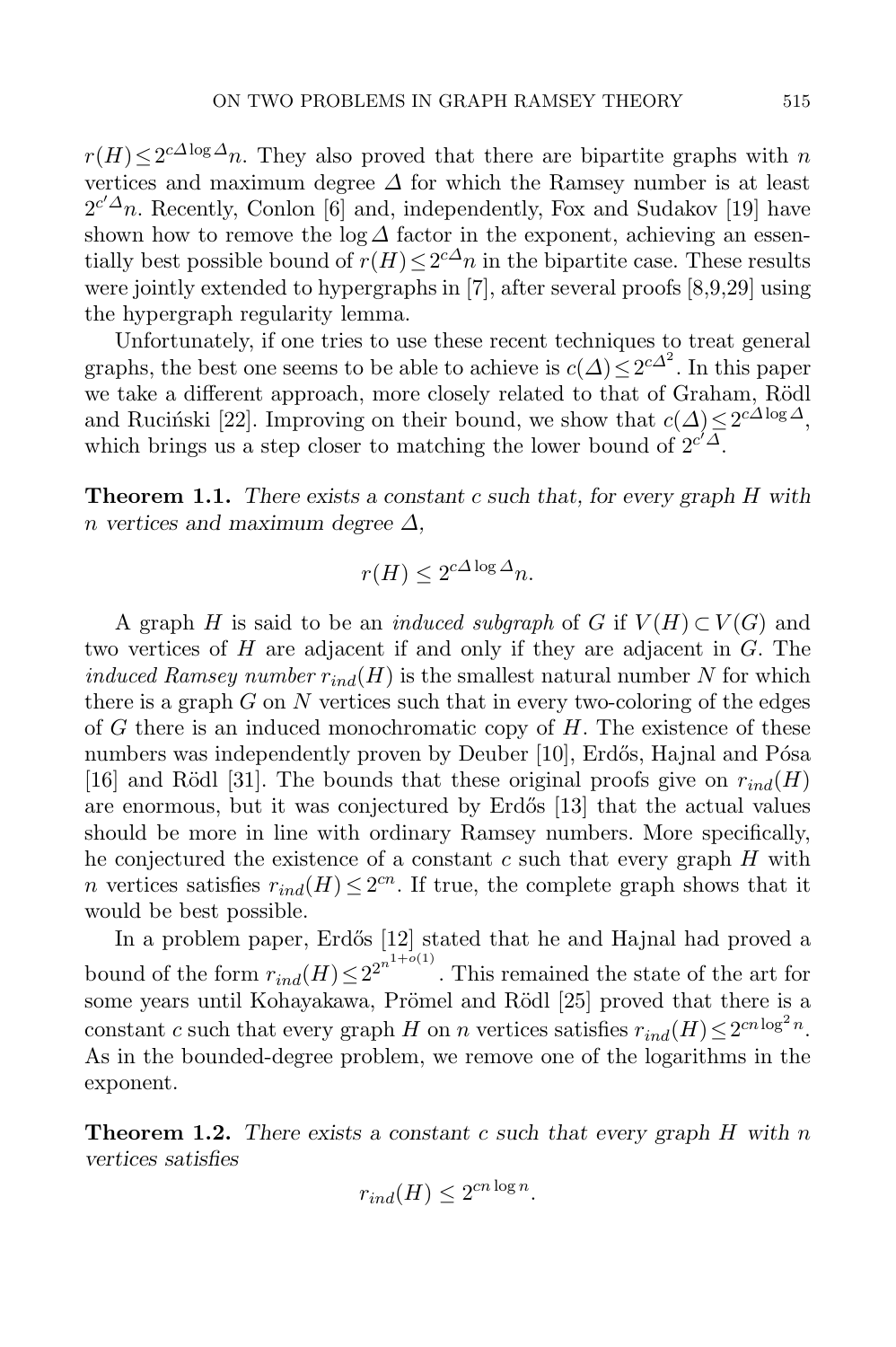It is worth noting that the graph  $G$  that Kohayakawa, Prömel and Rödl use in their proofs is a random graph constructed with projective planes. This graph is specifically designed so as to contain many copies of our target graph  $H$ . Recently, Fox and Sudakov [\[18\]](#page-21-15) showed how to prove the same bounds as Kohayakawa, Prömel and Rödl using explicit pseudo-random graphs. We will follow a similar path.

A graph is said to be pseudo-random if it imitates some of the properties of a random graph. One such random-like property, introduced by Thomason [\[35,](#page-22-8)[36\]](#page-22-9), is that of having approximately the same density between any pair of large disjoint vertex sets. More formally, we say that a graph  $G = (V, E)$ is  $(p, \lambda)$ -pseudo-random if, for all subsets A, B of V, the density of edges  $d(A, B)$  between A and B satisfies

$$
|d(A,B) - p| \le \frac{\lambda}{\sqrt{|A||B|}}.
$$

The usual random graph  $G(N, p)$ , where each edge is chosen independently with probability p, is with high probability a  $(p, \lambda)$ -pseudo-random graph where  $\lambda$  is on the order of  $\sqrt{N}$ . A well-known explicit example, known to be  $(\frac{1}{2}, \sqrt{N})$ -pseudo-random, is the Paley graph  $P_N$ . This graph is defined<br>by setting V to be the set  $\mathbb{Z}_N$ , where N is a prime which is congruent to 1 by setting V to be the set  $\mathbb{Z}_N$ , where N is a prime which is congruent to 1 modulo 4, and taking two vertices  $x, y \in V$  to be adjacent if and only if  $x-y$ is a quadratic residue. For further information on this and other pseudorandom graphs we refer the reader to [\[27\]](#page-22-10). Our next theorem states that, for  $\lambda$  sufficiently small, a  $(\frac{1}{2}, \lambda)$ -pseudo-random graph has very strong Ramsey<br>properties. Theorem 1.2 follows by applying this theorem to the particular properties. Theorem [1.2](#page-2-0) follows by applying this theorem to the particular examples of pseudo-random graphs given above.

<span id="page-3-0"></span>**Theorem 1.3.** *There exists a constant c such that, for any*  $n \in \mathbb{N}$  *and any*  $(\frac{1}{2}, \lambda)$ -pseudo-random graph G on N vertices with  $\lambda \leq 2^{-cn \log n}N$ , every graph on n vertices occurs as an induced monochromatic copy in all 2-edge*graph on* n *vertices occurs as an induced monochromatic copy in all 2-edgecolorings of* G*. Moreover, all of these induced monochromatic copies can be found in the same color.*

The theme that unites these two, apparently disparate, questions is the method we employ in our proofs. A simplified version of this method is the following. In the first color we attempt to find a large subset in which this color is very dense. If such a set can be found, we can easily embed the required graph. If, on the other hand, this is not the case, then there is a large subset in which the edges of the second color are well-distributed. Again, this allows us to prove an embedding lemma. Such ideas are already explicit in the work of Graham, Rödl and Rucinski and, arguably, implicit in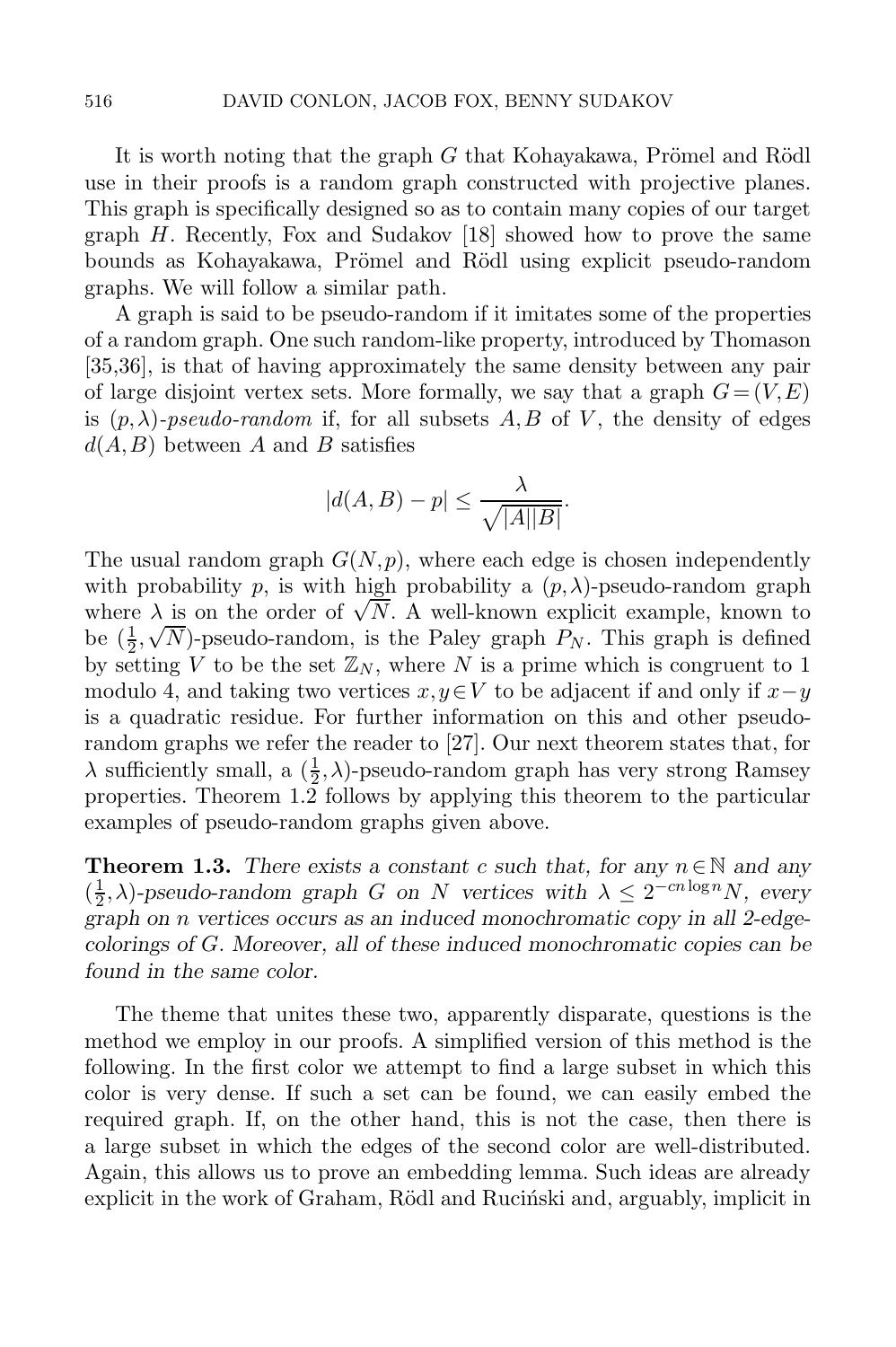that of Kohayakawa, Prömel and Rödl. The advantage of our method, which extends upon these ideas, is that it is much more symmetrical between the colors. It is this symmetry which allows us to drop a log factor in each case.

In the next section, we will prove Theorem [1.1.](#page-2-1) Section [3](#page-10-0) contains the proof of Theorem [1.3.](#page-3-0) The last section contains some concluding remarks together with a discussion of a few conjectures and open problems. Throughout the paper, we systematically omit floor and ceiling signs whenever they are not crucial for the sake of clarity of presentation. All logarithms, unless otherwise stated, are to the base 2. We also do not make any serious attempt to optimize absolute constants in our statements and proofs.

## **2. Ramsey number of bounded-degree graphs**

The *edge density*  $d(X, Y)$  between two disjoint vertex subsets  $X, Y$  of a graph G is the fraction of pairs  $(x,y) \in X \times Y$  that are edges of G. That is,  $d(X,Y) = \frac{e(X,Y)}{|X||Y|}$ , where  $e(X,Y)$  is the number of edges with one endpoint in X and the other in Y. In a graph G, a vertex subset U is called  $bi-(\epsilon, \rho)$ *-dense* if, for all disjoint pairs  $A, B \subset U$  with  $|A|, |B| \geq \epsilon |U|$ , we have  $d(A, B) \geq \rho$ . We call a graph G  $bi-(\epsilon,\rho)$ *-dense* if its vertex set  $V(G)$  is bi- $(\epsilon,\rho)$ -dense. Trivially, if  $\epsilon' \leq \epsilon$  and  $\rho' \geq \rho$ , then a bi- $(\epsilon', \rho')$ -dense graph is also bi- $(\epsilon, \rho)$ dense. Moreover, if  $\epsilon > 1/2$ , then every graph is vacuously bi- $(\epsilon, \rho)$ -dense as there is no pair of disjoint subsets each with more than half of the vertices.

Before going into the proof of Theorem [1.1,](#page-2-1) we first sketch for comparison the original idea of Graham, Rödl, and Rucinski [\[22\]](#page-22-3) which gives a weaker bound. We then discuss our proof technique. They noticed that if a graph G on N vertices is bi- $(\epsilon, \rho)$ -dense with  $\epsilon = \rho^{\Delta}/(\Delta + 1)$  and  $N \geq 2\rho^{-\Delta}(\Delta + 1)n$ , then G contains every *n*-vertex graph H of maximum degree  $\Delta$ . This can be shown by embedding  $H$  one vertex at a time. In particular, if a red-blue edge-coloring of  $K_N$  does not contain a monochromatic copy of  $H$ , then the red graph is not bi- $(\epsilon, \rho)$ -dense, and there are disjoint vertex subsets A and B with  $|A|, |B| \geq \epsilon N$  such that the red density between them is less than  $\rho$ . It is then possible to iterate, at the expense of another factor in the exponent of roughly  $log(1/\rho)$ , to get a subset S of size roughly  $\epsilon^{\log(1/\rho)}N$  with red edge density at most  $2\rho$  inside. Picking  $\rho = \frac{1}{16\Delta}$ , a simple greedy embedding then shows that inside S we can find a blue copy of any graph with at most then shows that inside  $S$  we can find a blue copy of any graph with at most  $|S|/4$  vertices and maximum degree  $\Delta$ .

To summarize, the proof finds a vertex subset S which is either bi- $(\epsilon, \rho)$ dense in the red graph or very dense in the blue graph. In either case, it is easy to find a monochromatic copy of any  $n$ -vertex graph  $H$  with maximum degree  $\Delta$ .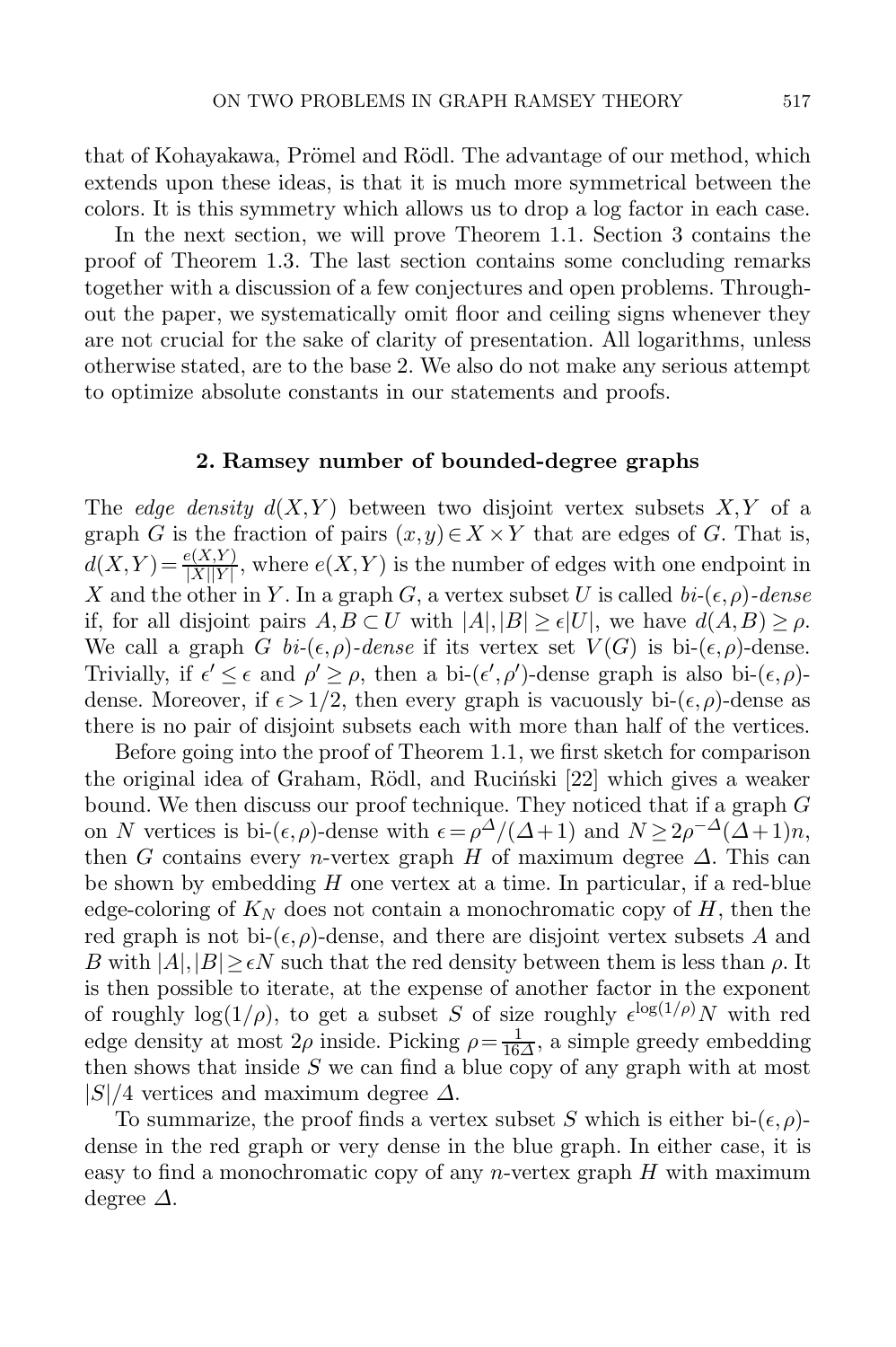We will instead find a sequence of large vertex subsets  $S_1, \ldots, S_t$  such that, in one of the two colors, each of the subsets satisfies some bi-density condition and the graph between these subsets is very dense. The bi-density condition inside each  $S_i$  is roughly the condition which ensures that we can embed any graph on *n* vertices with maximum degree  $d_i$ , where  $d_1 + ... + d_t =$  $\Delta-t+1$ . A simple lemma of Lovász guarantees that we can partition  $V(H)=$  $V_1 \cup \ldots \cup V_t$  such that the induced subgraph of H with vertex set  $V_i$  has maximum degree at most d. Our embedding lemma shows that we can maximum degree at most  $d_i$ . Our embedding lemma shows that we can embed a monochromatic copy of H with the image of  $V_i$  being in  $S_i$ . We now proceed to the details of the proof.

**Definition.** A graph on N vertices is  $(\alpha, \beta, \rho, \Delta)$ -dense if there is a sequence  $S_1, \ldots, S_t$  of disjoint vertex subsets each of cardinality at least  $\alpha N$  and non-<br>negative integers  $d_i$  and that  $d_i + d_i = \lambda - t + 1$  and the following negative integers  $d_1, \ldots, d_t$  such that  $d_1 + \ldots + d_t = \Delta - t + 1$ , and the following holds in the blue graph:

- for  $1 \leq i \leq t$ ,  $S_i$  is bi- $(\rho^{2d_i}, \rho)$ -dense, and
- for  $1 \leq i < j \leq t$ , each vertex in  $S_i$  has at least  $(1-\beta)|S_j|$  blue neighbors in  $S_i$ .

Note that since  $d_1 + ... + d_t = \Delta - t + 1$  and each  $d_i$  is nonnegative, we must have  $t \leq \Delta + 1$ .

Trivially, if a graph is  $(\alpha', \beta', \rho, \Delta')$ -dense and  $\alpha' \geq \alpha$ ,  $\beta' \leq \beta$ , and  $\Delta' \geq \Delta$ , then it is also  $(\alpha, \beta, \rho, \Delta)$ -dense.

We say that a red-blue edge-coloring of the complete graph  $K_N$  is  $(\alpha, \beta, \rho, \Delta_1, \Delta_2)$ -dense if the red graph is  $(\alpha, \beta, \rho, \Delta_1)$ -dense or the blue graph is  $(\alpha, \beta, \rho, \Delta_2)$ -dense. We say that  $(\alpha, \beta, \rho, \Delta_1, \Delta_2)$  is *universal* if, for every N, every red-blue edge-coloring of  $K_N$  is  $(\alpha, \beta, \rho, \Delta_1, \Delta_2)$ -dense.

<span id="page-5-0"></span>**Lemma 2.1.** *If*  $\beta \geq 4(\Delta_2 + 1)\rho$  *and*  $(\alpha, \beta, \rho, \Delta_1, \Delta_2)$  *is universal, then*  $\left(\frac{1}{2}\rho^{2\Delta_1}\alpha,\beta,\rho,\Delta_1,2\Delta_2+1\right)$  *is also universal.* 

**Proof.** Consider a red-blue edge-coloring of a complete graph  $K_N$ . If the red graph is bi- $(\rho^{2\Delta_1}, \rho)$ -dense, then, taking  $t = 1$ ,  $S_1 = V(K_N)$  and  $d_1 = \Delta_1$ , we see that the red graph is  $(1,0,\rho,\Delta_1)$ -dense. Since  $\alpha \leq 1, \beta \geq 0$ , the red graph is also  $(\alpha, \beta, \rho, \Delta_1)$ -dense and we are done. So we may suppose that there are disjoint vertex subsets  $V_0, V_1$  with  $|V_0|, |V_1| \ge \rho^{2\Delta_1} N$  such that the red density between them is less than  $\rho$ . Delete from  $V_0$  all vertices in at least  $2\rho |V_1|$  red edges with vertices in  $V_1$ ; the remaining subset  $V_0'$  has cardinality at least  $\frac{1}{2} |V_0| \geq \frac{1}{2} \rho^{2\Delta_1} N$ . Since  $(\alpha, \beta, \rho, \Delta_1, \Delta_2)$  is universal, the coloring restricted to  $V'_0$  is  $(\alpha, \beta, \rho, \Delta_1, \Delta_2)$ -dense. Thus the red graph is coloring restricted to  $V_0'$  is  $(\alpha, \beta, \rho, \Delta_1, \Delta_2)$ -dense. Thus, the red graph is  $(\alpha, \beta, \rho, \Delta_1)$ -dense (in which case we are again done) or the blue graph is  $(\alpha, \beta, \rho, \Delta_1)$ -dense (in which case we are again done) or the blue graph is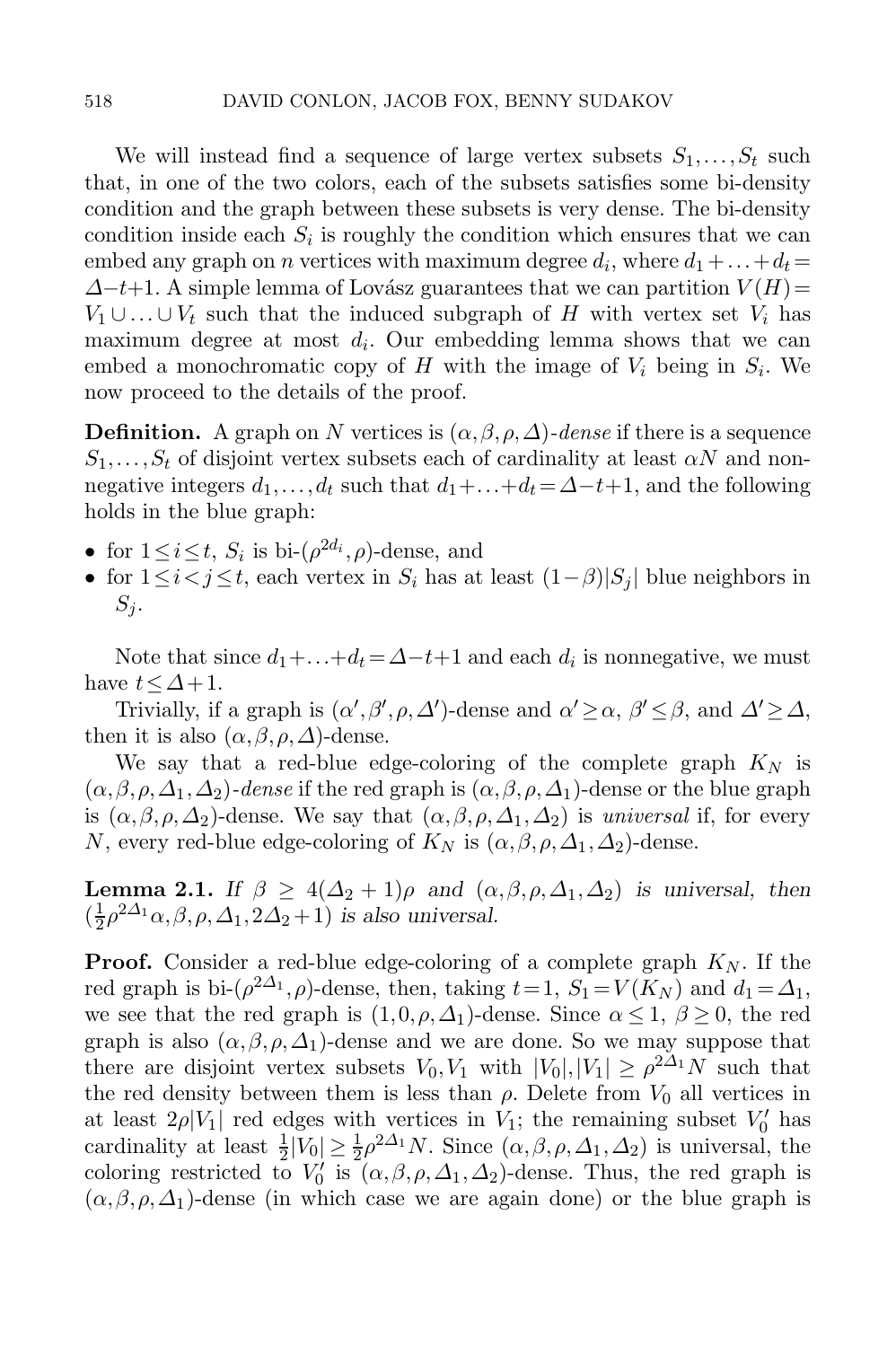$(\alpha, \beta, \rho, \Delta_2)$ -dense. We may suppose the latter holds, and there are subsets  $S_1, \ldots, S_t$  each of cardinality at least  $\alpha |V_0'| \geq \frac{1}{2} \rho^{2\Delta_1} \alpha N$  and nonnegative<br>integers  $d_1, \ldots, d_t$  such that  $d_1 + \ldots + d_t = \Delta_2 - t + 1$ , and the following holds: integers  $d_1, \ldots, d_t$  such that  $d_1 + \ldots + d_t = \Delta_2 - t + 1$ , and the following holds:

- for  $1 \leq i \leq t$ ,  $S_i$  is bi- $(\rho^{2d_i}, \rho)$ -dense, and
- for  $1 \leq i < j \leq t$ , each vertex in  $S_i$  has at least  $(1-\beta)|S_j|$  neighbors in  $S_j$ .

Since each vertex in  $V_0'$  (and hence in each  $S_i$ ) is in at most  $2\rho|V_1|$  red ess with vertices in  $V_1$ , there are at most  $2\rho|S_i||V_1|$  red edges between  $S_i$ edges with vertices in  $V_1$ , there are at most  $2\rho |S_i||V_1|$  red edges between  $S_i$ and  $V_1$ . For  $1 \le i \le t$ , delete from  $V_1$  all vertices in at least  $4(\Delta_2+1)\rho|S_i|$  red edges with vertices in  $S_i$ . For any given i, there can be at most  $\frac{1}{2(\Delta_2+1)}|V_1|$ <br>such vertices. Therefore, since  $t \leq \Delta_1 + 1$ , the set  $V'$  of remaining vertices such vertices. Therefore, since  $t \leq \Delta_2 + 1$ , the set  $V'_1$  of remaining vertices has cardinality at least  $|V_1| - t \cdot \frac{1}{\sqrt{1-\Delta_1}} |V_1| > |V_1|/2$ has cardinality at least  $|V_1| - t \cdot \frac{1}{2(\Delta_2+1)} |V_1| \ge |V_1|/2$ .<br>Since  $(\alpha, \beta, \alpha, \Delta_1, \Delta_2)$  is universal, the colori

Since  $(\alpha, \beta, \rho, \Delta_1, \Delta_2)$  is universal, the coloring restricted to  $V'_1$  is  $\beta$   $\alpha$   $\Delta_1$   $\Delta_2$  dense Thus the red graph is  $(\alpha, \beta, \alpha, \Delta_1)$  dense (in which  $(\alpha, \beta, \rho, \Delta_1, \Delta_2)$ -dense. Thus, the red graph is  $(\alpha, \beta, \rho, \Delta_1)$ -dense (in which case we are done) or the blue graph is  $(\alpha, \beta, \rho, \Delta_2)$ -dense. We may suppose the latter holds, and there are subsets  $T_1, \ldots, T_u$  each of cardinality at least  $\alpha|V_1'| \geq \frac{1}{2}\rho^{2\Delta_1}\alpha N$  and nonnegative integers  $e_1,\ldots,e_u$  such that  $e_1+\ldots+e_u = \Delta_2-u+1$ , and the following holds:  $e_1 + \ldots + e_u = \Delta_2 - u + 1$ , and the following holds:

- for  $1 \leq i \leq u$ ,  $T_i$  is bi- $(\rho^{2e_i}, \rho)$ -dense, and
- for  $1 \leq i < j \leq u$ , each vertex in  $T_i$  has at least  $(1-\beta)|T_j|$  neighbors in  $T_j$ .

Note that  $e_1 + ... + e_u + d_1 + ... + d_t = \Delta_2 - u + 1 + \Delta_2 - t + 1 = (2\Delta_2 + 1) - (u+t) + 1$ . Moreover,  $\beta \geq 4(\Delta_2+1)\rho$ , implying that for all  $1 \leq i \leq u$  and all  $1 \leq j \leq t$  every vertex in  $T_i$  has at least  $(1-\beta)|S_j|$  neighbors in  $S_j$ . Therefore, the sequence  $T_1, \ldots, T_u, S_1, \ldots, S_t$  implies that the blue graph is  $(\frac{1}{2}\rho^{2\Delta_1}\alpha, \beta, \rho, 2\Delta_2 + 1)$ -dense, completing the proof. dense, completing the proof.

By symmetry, the above lemma implies that if  $\beta \geq 4(\Delta_1 + 1)\rho$  and  $(\alpha, \beta, \rho, \Delta_1, \Delta_2)$  is universal, then  $(\frac{1}{2}\rho^{2\Delta_2}\alpha, \beta, \rho, 2\Delta_1+1, \Delta_2)$  is also universal.<br>As already mentioned if  $\epsilon > 1/2$  every graph G is vacuously bi- $(\epsilon, \rho)$ 

As already mentioned, if  $\epsilon > 1/2$ , every graph G is vacuously bi- $(\epsilon, \rho)$ dense. As  $\rho^{2\cdot 0} = 1 > 1/2$ , setting  $t = 1$  and  $S_1 = V(G)$ , we have that, for arbitrary  $\alpha, \beta, \rho \leq 1$ , every graph G is  $(\alpha, \beta, \rho, 0)$ -dense. This shows that  $(1,2\rho,\rho,0,0)$  is universal, which is the base case  $h=0$  in the induction proof of the next lemma.

<span id="page-6-0"></span>**Lemma 2.2.** Let h be a nonnegative integer and  $D := 2<sup>h</sup> - 1$ . Then  $(2^{-2h}\rho^{6D-4h}, 2(D+1)\rho, \rho, D, D)$  *is universal.* 

**Proof.** As mentioned above, the proof is by induction on  $h$ , and the base case  $h = 0$  is satisfied. Suppose it is satisfied for h, and we wish to show it for  $h + 1$ . Let  $D = 2<sup>h</sup> - 1$ ,  $D' = 2D + 1 = 2<sup>h+1</sup> - 1$ , and  $\beta = 4(D+1)\rho =$  $2(D'+1)\rho \ge 2(D+1)\rho$ . Recall that, for  $\beta \ge \beta'$ , if  $(\alpha, \beta', \rho, \Delta_1, \Delta_2)$  is universal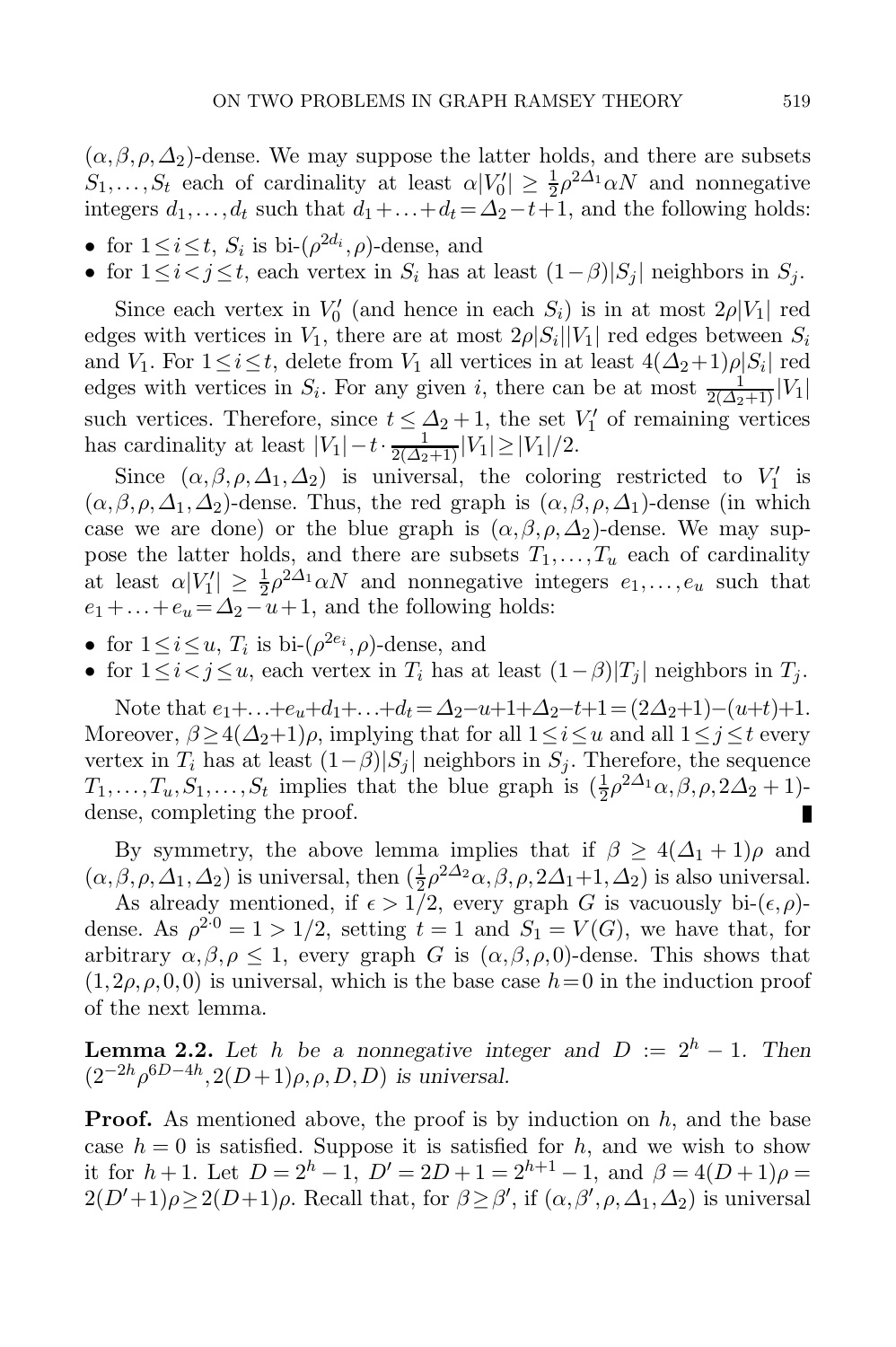then so is  $(\alpha, \beta, \rho, \Delta_1, \Delta_2)$ . Therefore, since  $(2^{-2h}\rho^{6D-4h}, 2(D+1)\rho, \rho, D, D)$  is universal,  $(2^{-2h}\rho^{6D-4h}, \beta, \rho, D, D)$  is also. Applying Lemma [2.1,](#page-5-0) we have that  $(\frac{1}{2}\rho^{2D}2^{-2h}\rho^{6D-4h}, \beta, \rho, D, 2D+1)$  is universal. Applying the symmetric version of Lemma 2.1 mentioned above, we have that version of Lemma [2.1](#page-5-0) mentioned above, we have that

$$
\left(\frac{1}{2}\rho^{2(2D+1)}\frac{1}{2}\rho^{2D}2^{-2h}\rho^{6D-4h}, \beta, \rho, 2D+1, 2D+1\right)
$$
  
=  $(2^{-2(h+1)}\rho^{6D'-4(h+1)}, \beta, \rho, D', D'),$ 

П

is universal, which completes the proof by induction.

<span id="page-7-0"></span>We will use the following lemma of Lovász  $|28|$ .

**Lemma 2.3.** If H has maximum degree  $\Delta$  and  $d_1, \ldots, d_t$  are nonnegative *integers satisfying*  $d_1 + \ldots + d_t = \Delta - t + 1$ *, then there is a partition*  $V(H)$  =  $V_1 \cup \ldots \cup V_t$  such that for  $1 \leq i \leq t$ , the induced subgraph of H with vertex set V, has maximum downs at most d. set  $V_i$  has maximum degree at most  $d_i$ .

<span id="page-7-1"></span>The next simple lemma shows that in a bi- $(\epsilon, \rho)$ -dense graph, for any large vertex subset  $B$ , there are few vertices with few neighbors in  $B$ .

**Lemma 2.4.** *If* G is a bi- $(\epsilon, \rho)$ -dense graph on n vertices with  $\epsilon \geq 1/n$  and  $B \subset V(G)$  with  $|B| \geq 2\epsilon n$ , then there are less than  $3\epsilon n$  vertices in G with *fewer than*  $\frac{\rho}{2}|B|$  *neighbors in B*.

**Proof.** Suppose for contradiction that the set A of vertices in G with fewer than  $\frac{\rho}{2} |B|$  neighbors in B satisfies  $|A| \geq 3\epsilon n$ . Partition  $A \cap B = C_1 \cup C_2$  with  $|C_1| < |C_2|$  into two sets of size as equal as possible. Then the sets with  $|C_1| \leq |C_2|$  into two sets of size as equal as possible. Then the sets  $A' = A \setminus C_2$  and  $B' = B \setminus C_1$  are disjoint,  $|A'| \ge |A|/2| \ge \epsilon n$ ,  $|B'| \ge |B|/2 \ge \epsilon n$ , the number of edges between  $A'$  and  $B'$  is less than  $|A'|^{\beta} |B|$  and the edges the number of edges between A' and B' is less than  $\overline{A'|\frac{e}{2}|B|}$ , and the edge density between A' and B' is less than  $\frac{|A'|^2 \leq |B|}{|A'||B'|} = \frac{\rho}{2} \frac{|B|}{|B'|}$  $\frac{|B|}{|B'|} \leq \rho$ , contradicting G is bi- $(\epsilon, \rho)$ -dense.

<span id="page-7-2"></span>The following embedding lemma is the last ingredient for the proof of Theorem [1.1.](#page-2-1) The assumption, that the graph G is  $(\alpha, \frac{1}{2\Delta}, \rho, \Delta)$ -dense, im-<br>plies that there is a collection of large vertex subsets  $S_1$ ,  $S_t$  such that  $S_i$ plies that there is a collection of large vertex subsets  $S_1, \ldots, S_t$  such that  $S_i$ is bi- $(\rho^{2d_i}, \rho)$ -dense with  $d_1 + \cdots + d_t = \Delta - t + 1$  and such that the density between any two sets is at least  $1-\frac{1}{2\Delta}$ . Let H be a graph of maximum degree <br>A By Lemma 2.3 we may split its vertex set  $V(H)$  into t pieces  $V_1$ ,  $V_2$ ,  $V_3$  $\Delta$ . By Lemma [2.3,](#page-7-0) we may split its vertex set  $V(H)$  into t pieces  $V_1, V_2, \ldots, V_t$ such that the maximum degree in each piece is  $d_1, d_2, \ldots, d_t$ , respectively. To embed a copy of  $H$  in  $G$ , we use the bi-density condition within each set  $S_i$  to find a copy of the induced subgraph of H on  $V_i$  and the high density assumption between sets to patch these different subgraphs together.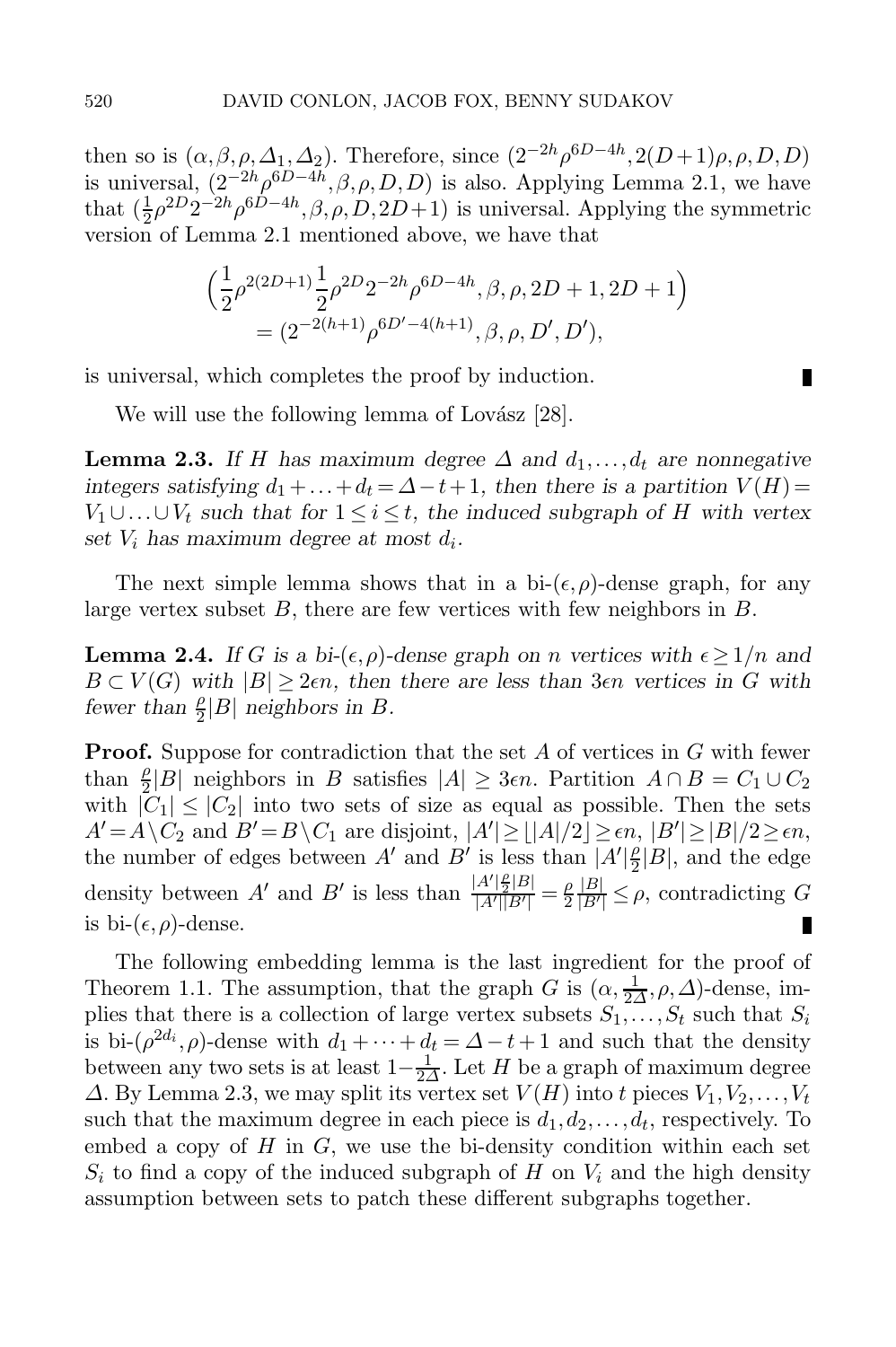**Lemma 2.5.** *If*  $\rho \leq 1/30$  *and G is a graph on*  $N \geq 4(2/\rho)^{2\Delta} \alpha^{-1} n$  *vertices which is*  $(\alpha, \frac{1}{2\Delta}, \rho, \Delta)$ -dense, then *G* contains every graph *H* on *n* vertices with maximum degree at most  $\Delta$ . *with maximum degree at most* Δ*.*

**Proof.** Since G is  $(\alpha, \frac{1}{2\Delta}, \rho, \Delta)$ -dense, there is a sequence  $S_1, \ldots, S_t$  of dis-<br>ioint vertex subsets each of cardinality at least  $\alpha N$  and nonnegative integers joint vertex subsets each of cardinality at least  $\alpha N$  and nonnegative integers  $d_1, \ldots, d_t$  such that  $d_1 + \ldots + d_t = \Delta - t + 1$ , and the following holds:

- for  $1 \leq i \leq t$ ,  $S_i$  is bi- $(\rho^{2d_i}, \rho)$ -dense, and
- for  $1 \leq i < j \leq t$ , each vertex in  $S_i$  has at least  $(1 \frac{1}{2\Delta})|S_j|$  neighbors in  $S_j$ .

By Lemma [2.3,](#page-7-0) there is a vertex partition  $V(H)=V_1\cup\ldots\cup V_t$  such that the maximum degree of the induced subgraph of H with vertex set  $V_i$  is at most  $d_i$  for  $1 \leq i \leq t$ . Let  $v_1, \ldots, v_n$  be an ordering of the vertices in  $V(H)$  such that the vertices in  $V_i$  come before the vertices in  $V_j$  for  $i < j$ . Let  $N(h, k)$ denote the set of neighbors  $v_i$  of  $v_k$  with  $i \leq h$ . For  $v_k \in V_j$ , let  $M(h, k)$  denote the set of neighbors  $v_i \in V_i$  of  $v_k$  with  $i \leq h$ , that is,  $M(h, k) = N(h, k) \cap V_i$ . Notice that  $|M(h, k)| \leq d_j$  for  $v_k \in V_j$  since the induced subgraph of H with vertex set  $V_j$  has maximum degree at most  $d_j$ .

We will find an embedding  $f: V(H) \to V(G)$  of H in G such that  $f(V_i) \subset S_i$  for each i. We will embed the vertices in increasing order of their indices. The embedding will have the property that after embedding the first h vertices, if  $k > h$  and  $v_k \in V_j$ , then the set  $S(h, k)$  of vertices in  $S_j$  adjacent to all vertices in  $f(N(h, k))$  has cardinality at least  $\frac{1}{2}(\rho/2)^{|M(h, k)|}|S_j|$ .<br>Notice that this condition is trivially satisfied when  $h=0$ . Suppose that this Notice that this condition is trivially satisfied when  $h = 0$ . Suppose that this condition is satisfied after embedding the first h vertices. The set  $S(h, k)$  are the potential vertices in which to embed  $v_k$  after the first h vertices have been embedded, though this set may already contain embedded vertices.

Let j be such that  $v_{h+1} \in V_i$ . We need to find a vertex in  $S(h, h+1)$  to embed the copy of  $v_{h+1}$ . We have

$$
|S(h, h + 1)| \ge \frac{1}{2} (\rho/2)^{|M(h, h + 1)|} |S_j| \ge \frac{1}{2} (\rho/2)^{d_j} |S_j|
$$

since  $|M(h, h+1)| \leq d_j$ . If  $d_j = 0$ , we may pick  $f(v_{h+1})$  to be any element of the set  $S(h, h + 1) \setminus \{f(v_1), \ldots, f(v_h)\}$ . We may assume, therefore, that  $1 \leq d_i \leq \Delta$ . In this case we know, for each of the at most  $d_i$  neighbors  $v_k$ of  $v_{h+1}$  with  $k > h+1$  that are in  $V_j$ , that the set  $S(h, k)$  has cardinality at least  $\frac{1}{2}(\rho/2)^{d_j}|S_j|$ . Let  $\epsilon = \rho^{2d_j}$ . Since, for  $1 \leq d_j \leq \Delta$  and  $\rho \leq 1/30$ ,  $S_j$ <br>is bi- $(\rho^{2d_j} - \rho)$ -dense  $|S(h, h)| > \frac{1}{2}(\rho/2)^{d_j}|S_j| > 2\rho^{2d_j}|S_j| - 2\epsilon|S_j|$  and  $\epsilon|S_j|$ is bi- $(\rho^{2d_j}, \rho)$ -dense,  $|S(h, k)| \geq \frac{1}{2} (\rho/2)^{d_j} |S_j| \geq 2\rho^{2d_j} |S_j| = 2\epsilon |S_j|$  and  $\epsilon |S_j| =$ <br> $\frac{\rho^{2d_j} |S_j|}{\rho^{2d_j} |S_j|} \geq \frac{2\Delta_0 N}{N} > 1$ , we may apply Lemma 2.4 in  $S_j$ , with  $R = S(h, k)$  $\rho^{2d_j} |S_j| \geq \rho^{2d} \alpha N \geq 1$ , we may apply Lemma [2.4](#page-7-1) in  $S_j$  with  $B = S(h, k)$ . Therefore, for each vertex  $v_k \in V_j, k>h+1$  adjacent to  $v_{h+1}$ , at most  $3\rho^{2d_j}|S_j|$ vertices in  $S_j$  have fewer than  $\frac{\rho}{2}|S(h,k)|$  neighbors in  $S(h,k)$ . Thus, all but at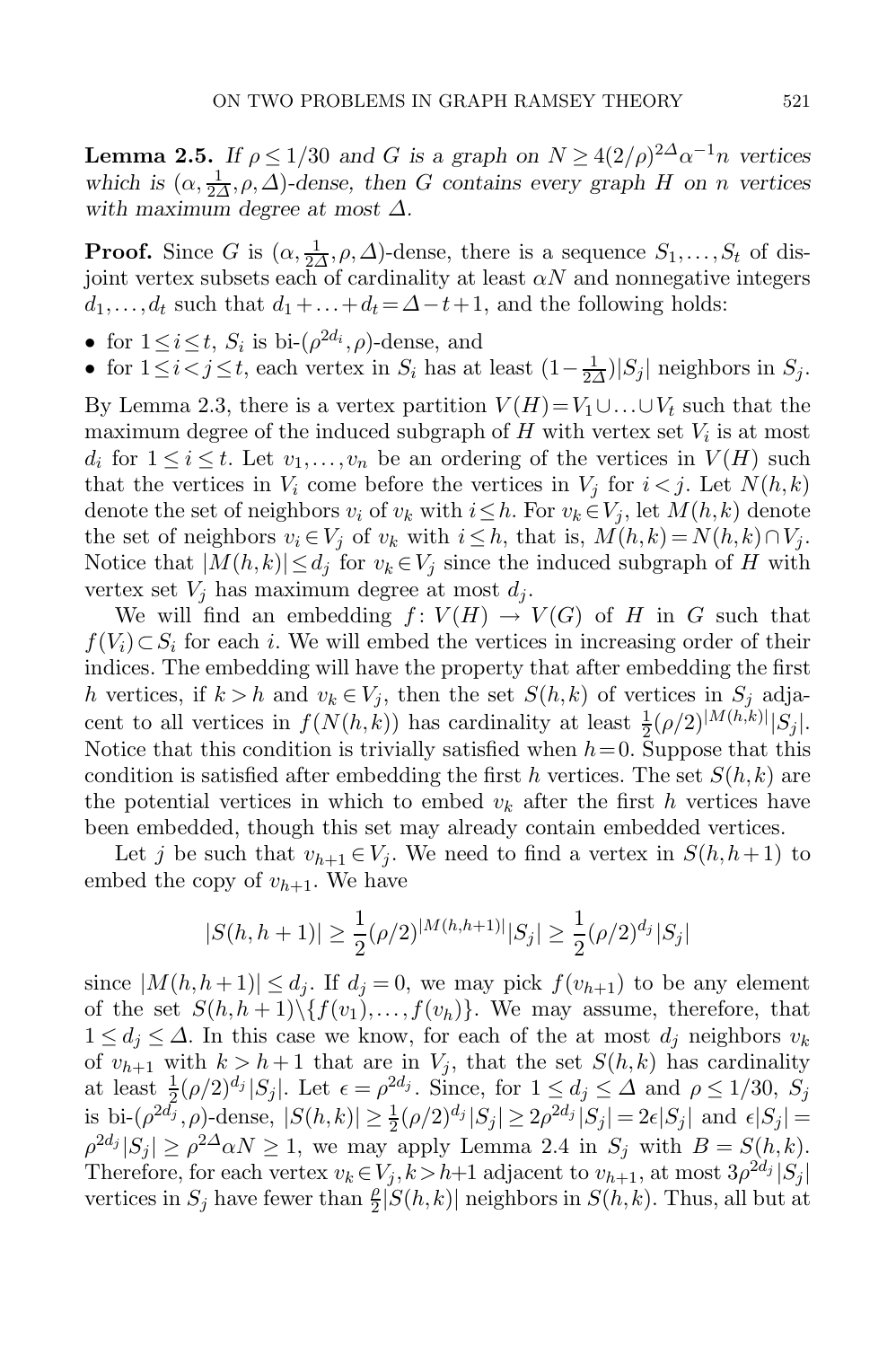most  $d_j \cdot 3\rho^{2d_j} |S_j|$  vertices in  $S_j$  have at least  $\frac{\rho}{2} |S(h, k)|$  neighbors in  $S(h, k)$  for all  $v_k \in V_i, k > h+1$  that are neighbors of  $v_{k+1}$ . Since, for  $\rho \le 1/30$ , we for all  $v_k \in V_j, k > h+1$  that are neighbors of  $v_{h+1}$ . Since, for  $\rho \leq 1/30$ , we have  $d_j \cdot 3\rho^{2d_j} \leq \frac{1}{4}(\rho/2)^{d_j}$ , there are at least

$$
|S(h, h + 1)| - d_j \cdot 3\rho^{2d_j} |S_j| - h
$$
  
\n
$$
\geq \frac{1}{2} (\rho/2)^{d_j} |S_j| - d_j \cdot 3\rho^{2d_j} |S_j| - h \geq \frac{1}{4} (\rho/2)^{d_j} |S_j| - h
$$
  
\n
$$
\geq \frac{1}{4} (\rho/2)^{\Delta} \alpha N - h \geq (2/\rho)^{\Delta} n - h > 0
$$

such vertices that are not already embedded. We can pick any of these vertices to be  $f(v_{h+1})$ . To continue, it remains to check that any such choice preserves the properties of our embedding. Indeed,

- for any  $k < h+1$  for which  $v_{h+1}$  is adjacent to  $v_k$ ,  $f(v_{h+1})$  is adjacent to  $f(v_k);$
- if  $k > h+1$  and  $v_k$  and  $v_{h+1}$  are not adjacent, then  $S(h+1, k) = S(h, k)$ and  $M(h+1, k) = M(h, k);$
- if, for some  $k > h + 1$ ,  $v_k$  and  $v_{h+1}$  are adjacent and  $v_k \in V_\ell$  with  $\ell \neq j$ , then  $M(h+1, k)=0$  since vertices of  $V_i$  are embedded before vertices of  $V_{\ell}$ ,  $\ell > j$ , so no vertex of  $V_{\ell}$  was embedded yet. Also,  $|S(h+1,k)| \geq \frac{1}{2}|S_{\ell}|$ <br>since  $|N(h+1,k)| < \Lambda$  the vertices in  $f(N(h+1,k))$  each have at least since  $|N(h+1,k)| \leq \Delta$ , the vertices in  $f(N(h+1,k))$  each have at least  $(1-\frac{1}{2\Delta})|S_\ell|$  neighbors in  $S_\ell$ , and hence  $|S(h+1,k)| \geq |S_\ell| - \Delta \frac{1}{2\Delta} |S_\ell| = \frac{1}{2}|S_\ell|;$ <br>f  $k > h+1$ ,  $v_k$  and  $v_{k+1}$  are adiacent and  $v_k \in V_i$ , then  $|M(h+1,k)| =$
- if  $k > h + 1$ ,  $v_k$  and  $v_{h+1}$  are adjacent and  $v_k \in V_i$ , then  $|M(h+1,k)| =$  $|M(h, k)| + 1$ . Moreover, by our choice of the vertex  $f(v_{h+1})$ , it has at  $\text{least } \frac{\rho}{2}|S(h,k)| \text{ neighbors in } S(h,k). \text{ Therefore } |S(h+1,k)| \geq \frac{\rho}{2}|S(h,k)| \geq \frac{1}{2}|S(h,k)| \geq \frac{1}{2}|S(h,k)| \geq \frac{1}{2}|S(h,k)| \geq \frac{1}{2}|S(h,k)| \geq \frac{1}{2}|S(h,k)| \geq \frac{1}{2}|S(h,k)| \geq \frac{1}{2}|S(h,k)| \geq \frac{1}{2}|S(h,k)| \geq \frac{1}{2}|S(h,k)| \geq \frac{1}{2}|S(h,k)| \geq \frac{1}{2}|S(h,k)| \geq \frac{1}{2}|S(h,k)|$  $\frac{1}{2}(\rho/2)^{|M(h,k)|+1}|S_j| = \frac{1}{2}(\rho/2)^{|M(h+1,k)|}|S_j|$ , as required.

As we supposed there is an embedding of the first  $h$  vertices with the desired property, the above four facts imply that there is an embedding of the first  $h+1$  vertices with the desired property. By induction on h, we find an embedding of  $H$  in  $G$ . П

We can now prove the following theorem, which implies Theorem [1.1.](#page-2-1)

**Theorem 2.6.** For  $\Delta \geq 2$ , in every 2-edge-coloring of  $K_N$  with  $N =$  $2^{84\Delta+2}\Delta^{32\Delta}n$ , at least one of the color classes contains a copy of every graph *on n* vertices with maximum degree  $\Delta$ .

**Proof.** Let h be the smallest positive integer such that  $D := 2<sup>h</sup> - 1 \ge \Delta$ . By the definition of D,  $\Delta \leq D < 2\Delta$ . Let  $\rho = \frac{1}{8D^2}$ ,  $\alpha = 2^{-2h} \rho^{6D-4h} \geq \rho^{6D}$ ,<br>and  $\beta = 2(D+1)\rho < \frac{1}{2}$ . Lemma 2.2 implies that every red-blue coloring of and  $\beta = 2(D+1)\rho \leq \frac{1}{2D}$ . Lemma [2.2](#page-6-0) implies that every red-blue coloring of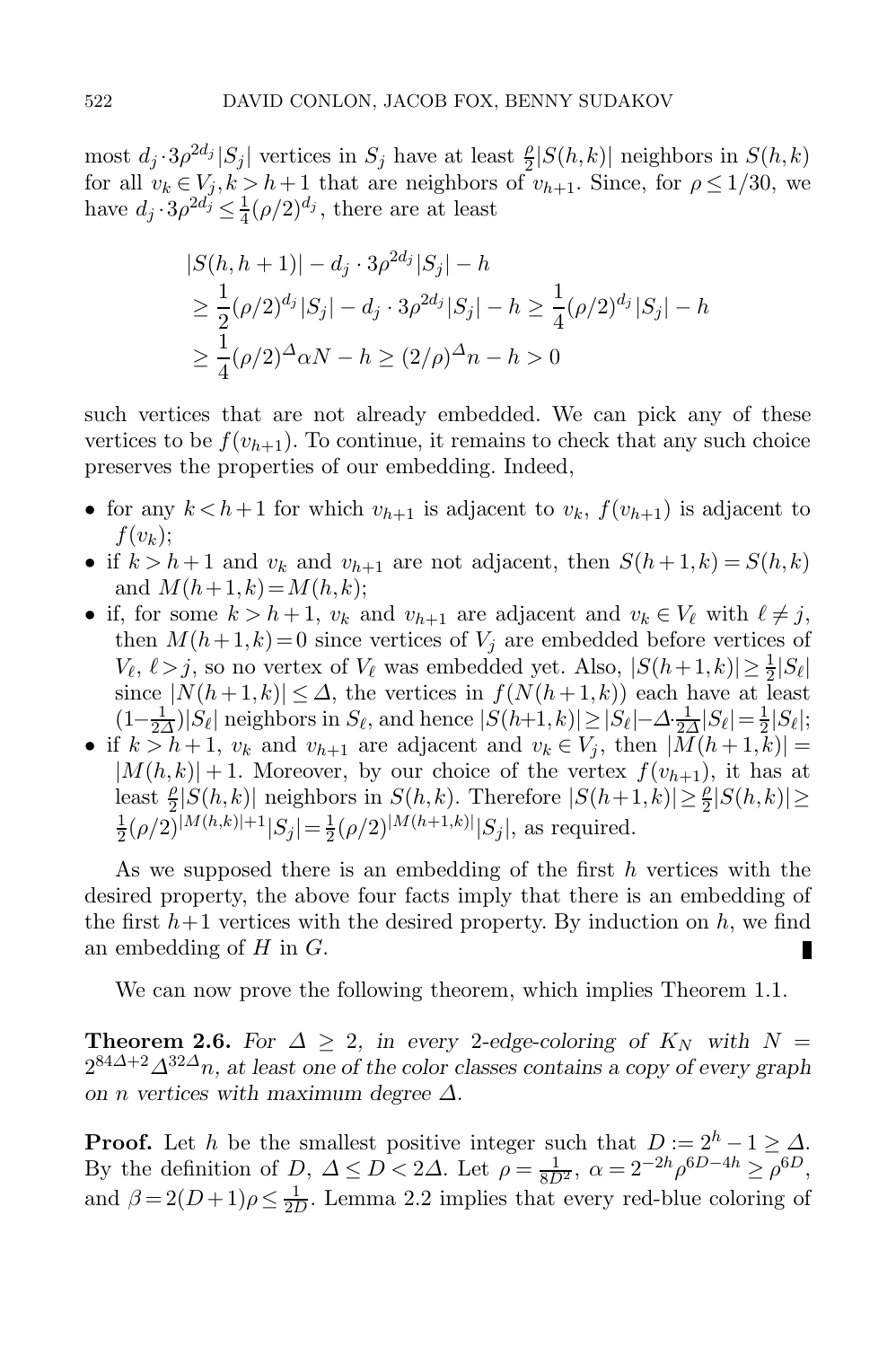the edges of the complete graph  $K_N$  is  $(\alpha, \beta, \rho, D, D)$ -dense. By Lemma [2.5,](#page-7-2) since

$$
4(2/\rho)^{2D} \alpha^{-1} n \le 4(16D^2)^{2D} \cdot (8D^2)^{6D} n \le 4(16(2\Delta)^2)^{4\Delta} (8(2\Delta)^2)^{12\Delta} n
$$
  
=  $2^2 (2^6 \Delta^2)^{4\Delta} (2^5 \Delta^2)^{12\Delta} n = 2^{84\Delta + 2} \Delta^{32\Delta} n = N,$ 

<span id="page-10-0"></span>at least one of the color classes contains a copy of every graph on  $n$  vertices with maximum degree  $\Delta$ .

#### **3. Induced Ramsey numbers**

The goal of this section is to prove Theorem [1.3.](#page-3-0) We will do this by finding, in any 2-edge-coloring of the pseudo-random graph  $G$ , a collection of vertex subsets  $S_1, \ldots, S_t$  satisfying certain conditions. The conditions in question are closely related to the notion of density that we applied in the last section. Now, as then, we demand that the graph of one particular color satisfies a certain bi-density condition within each  $S_i$ . In addition, we demand that between the different  $S_i$  the other color be sparse. This may look like a simple rearrangement of the condition from the previous section, but, given that we are now looking at colorings of a pseudo-random graph G rather than the complete graph  $K_N$ , the condition is more general. Moreover, it is exactly what we need to make our embedding lemma work.

In the following definition, f will be a two-variable function from  $\mathbb{R} \times \mathbb{N}$ to R.

**Definition.** An edge-coloring of a graph G on N vertices with colors 1 and 2 is  $(\alpha, \beta, \rho, f, \Delta_1, \Delta_2)$ -dense if there is a color  $q \in \{1,2\}$ , disjoint vertex subsets  $S_1, \ldots, S_t$  each of cardinality at least  $\alpha N$  and nonnegative integers  $d_1, \ldots, d_t$  with  $d_1 + \ldots + d_t = \Delta_q - t + 1$  such that the following holds:

- for  $1 \leq i \leq t$ ,  $S_i$  is bi- $(f(\rho, d_i), \rho)$ -dense in the graph of color q, and
- for  $1 \leq i < j \leq t$ , each vertex in  $S_i$  is in at most  $\beta |S_j|$  edges of color  $3-q$ with vertices in  $S_j$ .

We say that  $(\alpha, \beta, \rho, f, \Delta_1, \Delta_2)$  is *universal* if, for every graph G, every edge-coloring of G with colors 1 and 2 is  $(\alpha, \beta, \rho, f, \Delta_1, \Delta_2)$ -dense. Note that the density condition used in the last section corresponds to the case when  $G=K_N$  and  $f(\rho, d_i)=\rho^{2d_i}$ . Essentially the same proofs as Lemmas [2.1](#page-5-0) and [2.2](#page-6-0) give the following two more general lemmas. We include the proofs for completeness.

<span id="page-10-1"></span>**Lemma 3.1.** *If*  $\beta \geq 4(\Delta_2 + 1)\rho$  *and*  $(\alpha, \beta, \rho, f, \Delta_1, \Delta_2)$  *is universal, then*  $\left(\frac{1}{2}f(\rho,\Delta_1)\alpha,\beta,\rho,f,\Delta_1,2\Delta_2+1\right)$  *is also universal.*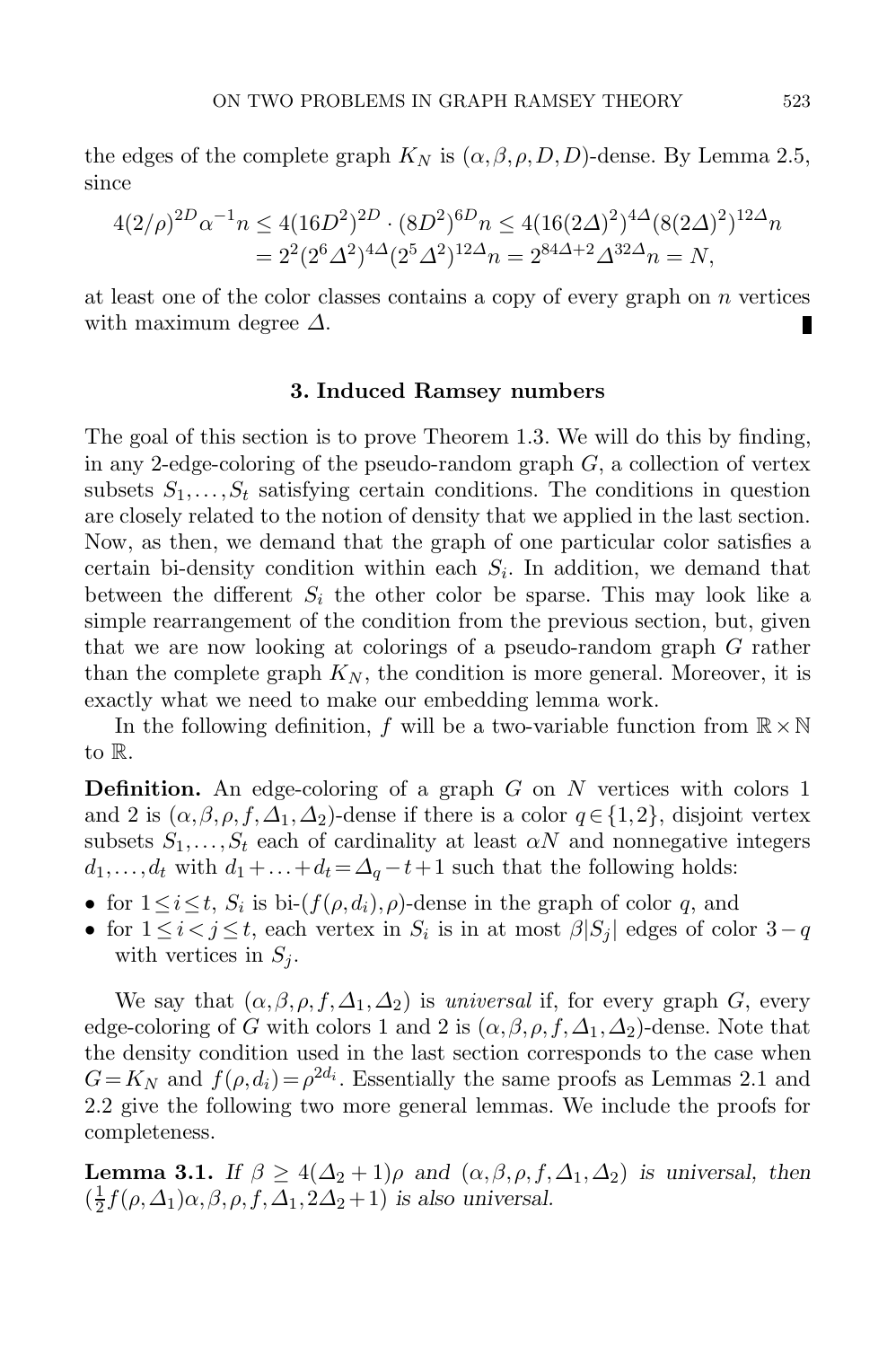**Proof.** Consider an edge-coloring of a graph G with colors 1 and 2. If the graph of color 1 is bi- $(f(\rho,\Delta_1),\rho)$ -dense, then, taking,  $q=1, t=1$ ,  $S_1 = V(G)$  and  $d_1 = \Delta_1$ , we are done. So we may suppose that there are disjoint vertex subsets  $V_2$ ,  $V_3$  with  $|V_4| \le |V_4| > f(a \Delta_1)N$  such that the density disjoint vertex subsets  $V_0, V_1$  with  $|V_0|, |V_1| \ge f(\rho, \Delta_1)N$  such that the density of color 1 between them is less than  $\rho$ . Delete from  $V_0$  all vertices in at least  $2\rho|V_1|$  edges of color 1 with vertices in  $V_1$ ; the remaining subset  $V'_0$  has cardinality at least  $\frac{1}{2}|V_0| > \frac{1}{2} f(\rho_0 A_1)N$ . Since  $(\rho_0 A_0 A_1 A_2)$  is universal cardinality at least  $\frac{1}{2}|V_0| \ge \frac{1}{2} f(\rho, \Delta_1)N$ . Since  $(\alpha, \beta, \rho, f, \Delta_1, \Delta_2)$  is universal, the coloring restricted to the induced subgraph of G with vertex set  $V'_0$ the coloring restricted to the induced subgraph of G with vertex set  $V_0'$ is  $(\alpha, \beta, \rho, f, \Delta_1, \Delta_2)$ -dense. Thus, there is  $q \in \{1,2\}$ , disjoint vertex subsets  $S_n \subset V'$  each of cardinality at least  $\alpha|V'|$  and nonperative integers  $S_1, \ldots, S_t \subset V'_0$  each of cardinality at least  $\alpha |V'_0|$  and nonnegative integers  $d_1, \ldots, d_t$  with  $d_1 + \cdots + d_t = \Lambda_t - t + 1$  such that the following holds:  $d_1, \ldots, d_t$  with  $d_1 + \ldots + d_t = \Delta_q - t + 1$  such that the following holds:

- for  $1 \leq i \leq t$ ,  $S_i$  is bi- $(f(\rho, d_i), \rho)$ -dense in the graph of color q, and
- for  $1 \leq i < j \leq t$ , each vertex in  $S_i$  is in at most  $\beta |S_j|$  edges of color  $3-q$ with vertices in  $S_i$ .

If  $q=1$ , we are done. Therefore, we may suppose  $q=2$ .

Since each vertex in  $V_0'$  (and hence in each  $S_i$ ) is in at most  $2\rho|V_1|$  edges of color 1 with vertices in  $V_1$  then there are at most  $2\rho|S_i||V_1|$  edges of color of color 1 with vertices in  $V_1$ , then there are at most  $2\rho|S_i||V_1|$  edges of color 1 between  $S_i$  and  $V_1$ . For  $1 \leq i \leq t$ , delete from  $V_1$  all vertices in at least  $4(\Delta_2+1)\rho|S_i|$  edges of color 1 with vertices in  $S_i$ . For any given i, there can be at most  $\frac{1}{2(\Delta_2+1)}|V_1|$  such vertices. Therefore, since  $t \leq \Delta_2+1$ , the set  $V_1'$ of remaining vertices has cardinality at least  $|V_1| - t \cdot \frac{1}{2(\Delta_2+1)} |V_1| \ge |V_1|/2$ .<br>Since  $(\alpha, \beta, \alpha, f, \Delta, \Delta_1)$  is universal, the coloring restricted to the induc-

Since  $(\alpha, \beta, \rho, f, \Delta_1, \Delta_2)$  is universal, the coloring restricted to the induced subgraph of G with vertex set  $V'_1$  is  $(\alpha, \beta, \rho, f, \Delta_1, \Delta_2)$ -dense. Thus, there is  $a' \in \{1, 2\}$  disjoint vertex subsets  $T_1$ ,  $T \subset V'_1$  each of cardinality at least  $q' \in \{1,2\}$ , disjoint vertex subsets  $T_1, \ldots, T_u \subset V'_1$  each of cardinality at least  $\alpha |V'|$  and ponnegative integers  $e_1$ ,  $e_2$  with  $e_1 + \cdots + e_u = \Lambda_{u} - u + 1$  such  $\alpha|V_1|$  and nonnegative integers  $e_1, \ldots, e_u$  with  $e_1 + \ldots + e_u = \Delta_{q'} - u + 1$  such that the following holds: that the following holds:

- for  $1 \leq i \leq u$ ,  $T_i$  is bi- $(f(\rho, e_i), \rho)$ -dense in the graph of color  $q'$ , and
- for  $1 \leq i < j \leq u$ , each vertex in  $T_i$  is in at most  $\beta |T_j|$  edges of color  $3-q'$ with vertices in  $T_i$ .

If  $q' = 1$ , we are done. Therefore, we may suppose  $q' = 2$ .

Note that  $e_1 + ... + e_u + d_1 + ... + d_t = \Delta_2 - u + 1 + \Delta_2 - t + 1 = (2\Delta_2 + 1) - (u+t) + 1$ . Moreover,  $\beta \geq 4(\Delta_2 + 1)\rho$ , implying that for all  $1 \leq i \leq u$  and all  $1 \leq j \leq t$ every vertex in  $T_i$  is in at most  $\beta |S_j|$  edges of color 1 with vertices in  $S_j$ . Therefore, the sequence  $T_1, \ldots, T_u, S_1, \ldots, S_t$  implies that the edge-coloring of G is  $(\frac{1}{2}f(\rho, \Delta_1)\alpha, \beta, \rho, f, \Delta_1, 2\Delta_2 + 1)$ -dense, completing the proof. of G is  $(\frac{1}{2}f(\rho,\Delta_1)\alpha,\beta,\rho,f,\Delta_1,2\Delta_2+1)$ -dense, completing the proof.

<span id="page-11-0"></span>By symmetry, the above lemma implies that if  $\beta \geq 4(\Delta_1 + 1)\rho$  and  $(\alpha, \beta, \rho, f, \Delta_1, \Delta_2)$  is universal, then  $(\frac{1}{2}f(\rho, \Delta_2)\alpha, \beta, \rho, f, 2\Delta_1 + 1, \Delta_2)$  is also universal universal.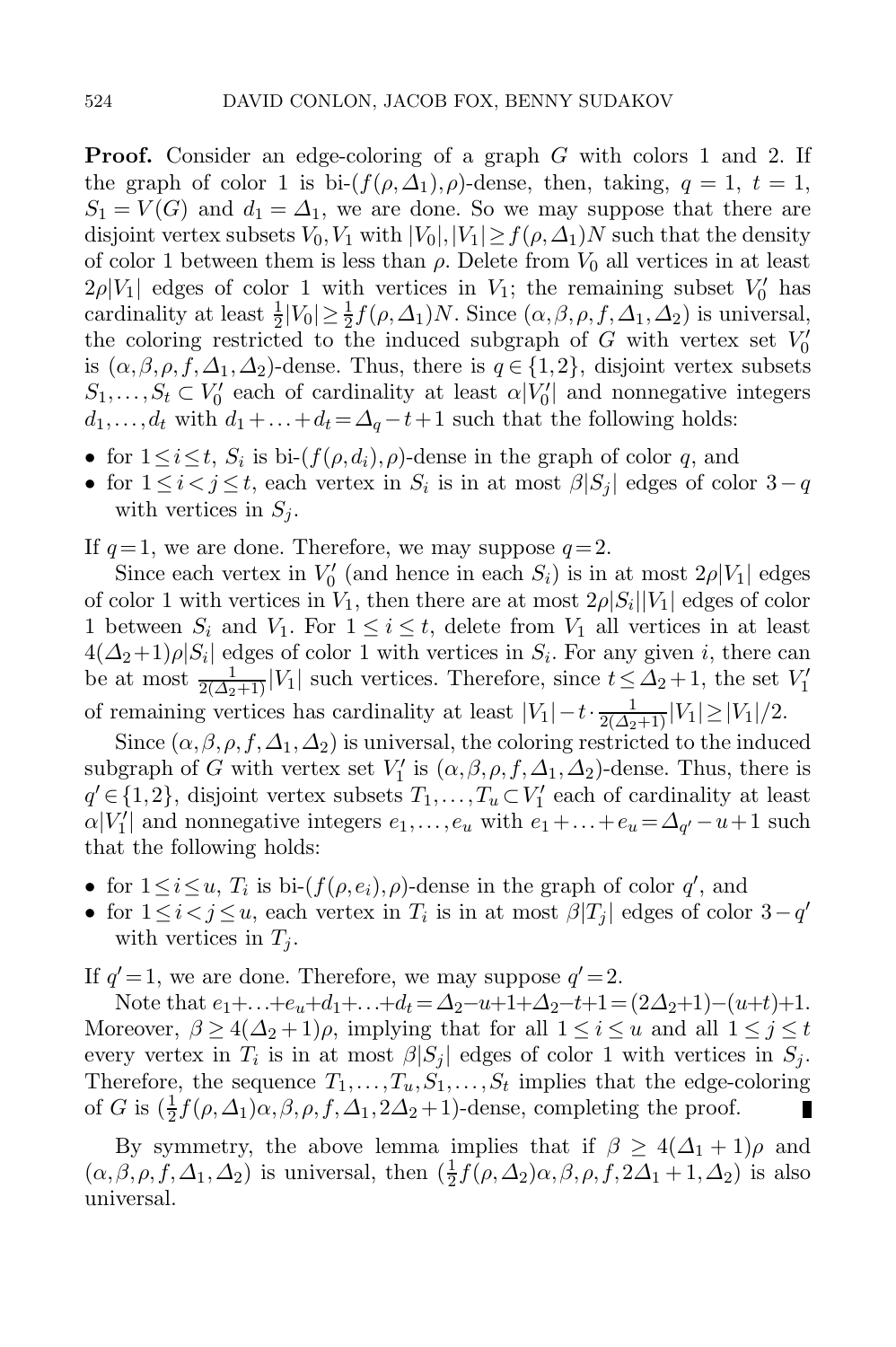**Lemma 3.2.** Let h be a nonnegative integer and f be such that  $f(\rho,0)=1$ . *Define*

$$
\alpha_h = 2^{-2h} f(\rho, 0)^{-1} f(\rho, 2^h - 1)^{-1} \prod_{i=0}^h f(\rho, 2^i - 1)^2.
$$

*Then*  $(\alpha_h, 2^{h+1} \rho, \rho, f, 2^h - 1, 2^h - 1)$  *is universal.* 

**Proof.** The proof is by induction on h. As already mentioned, if  $\epsilon > 1/2$ , every graph G is vacuously bi- $(\epsilon, \rho)$ -dense. Since  $\alpha_0 = 1 > 1/2$ , setting  $t = 1$ and  $S_1 = V(G)$ , we have  $(1, 2\rho, \rho, f, 0, 0)$  is universal, which is the base case  $h = 0$ .

Suppose the lemma is satisfied for  $h$ , and we wish to show it for  $h+1$ . Let  $D = 2<sup>h</sup> - 1$ ,  $D' = 2D + 1 = 2<sup>h+1</sup> - 1$ , and  $\beta = 4(D+1)\rho = 2(D'+1)\rho = 2<sup>h+2</sup>\rho$ . Note that, for  $\beta \geq \beta'$ , if  $(\alpha, \beta', \rho, f, \Delta_1, \Delta_2)$  is universal then so is  $(\alpha, \beta, \rho, f, \Delta_1, \Delta_2)$ .<br>Therefore, since  $(\alpha, 2(D+1)e, \rho, f, D, D)$  is universal  $(\alpha, \beta, \rho, f, D, D)$  is Therefore, since  $(\alpha_h, 2(D+1)\rho, \rho, f, D, D)$  is universal,  $(\alpha_h, \beta, \rho, f, D, D)$  is also. Applying Lemma [3.1,](#page-10-1) we have that  $(\frac{1}{2}f(\rho,D)\alpha_h,\beta,\rho,f,D,2D+1)$  is<br>universal. Applying the symmetric version of Lemma 3.1 mentioned above. universal. Applying the symmetric version of Lemma [3.1](#page-10-1) mentioned above, we have that

$$
\left(\frac{1}{2}f(\rho, 2D+1)\frac{1}{2}f(\rho, D)\alpha_h, \beta, \rho, f, 2D+1, 2D+1\right) = (\alpha_{h+1}, \beta, \rho, f, D', D'),
$$

is universal, which completes the proof by induction.

A graph G is n*-Ramsey-universal* if, in any 2-edge-coloring of G, there are monochromatic induced copies of every graph on  $n$  vertices all of the same color. The following lemma implies Theorem [1.3.](#page-3-0)

<span id="page-12-0"></span>**Lemma 3.3.** If G is  $(1/2, \lambda)$ -pseudo-random on N vertices with  $\lambda \leq$  $2^{-140n}n^{-40n}N$ , then G is n-Ramsey-universal.

The set-up for the proof of this lemma is roughly similar to the one presented in the previous section. We start with a collection of bi-dense sets, in say blue, such that the density of red edges between each pair of sets is small. The goal is to embed a blue induced copy of a given graph  $H$  on vertices  $1, \ldots, n$ . We embed vertices one at a time, always maintaining large sets in which we may embed later vertices. Suppose that at step  $i$  of our embedding, after  $v_1, v_2, \ldots, v_i$  are chosen, we have sets  $V_{j,i}$  for  $j>i$  corresponding to the possible choices for future  $v_j$ . If the vertices  $j, l > i$  are not adjacent, then, by the pseudo-randomness of  $G$ , the density of nonedges between any two large sets is roughly 1/2, and it is therefore easy to guarantee that we can pick  $v_i$  and  $v_\ell$  so that they are nonadjacent. On the other hand, if the vertices  $j, \ell > i$  are adjacent, then we need to guarantee that  $v_j$  and  $v_\ell$  will be

Ш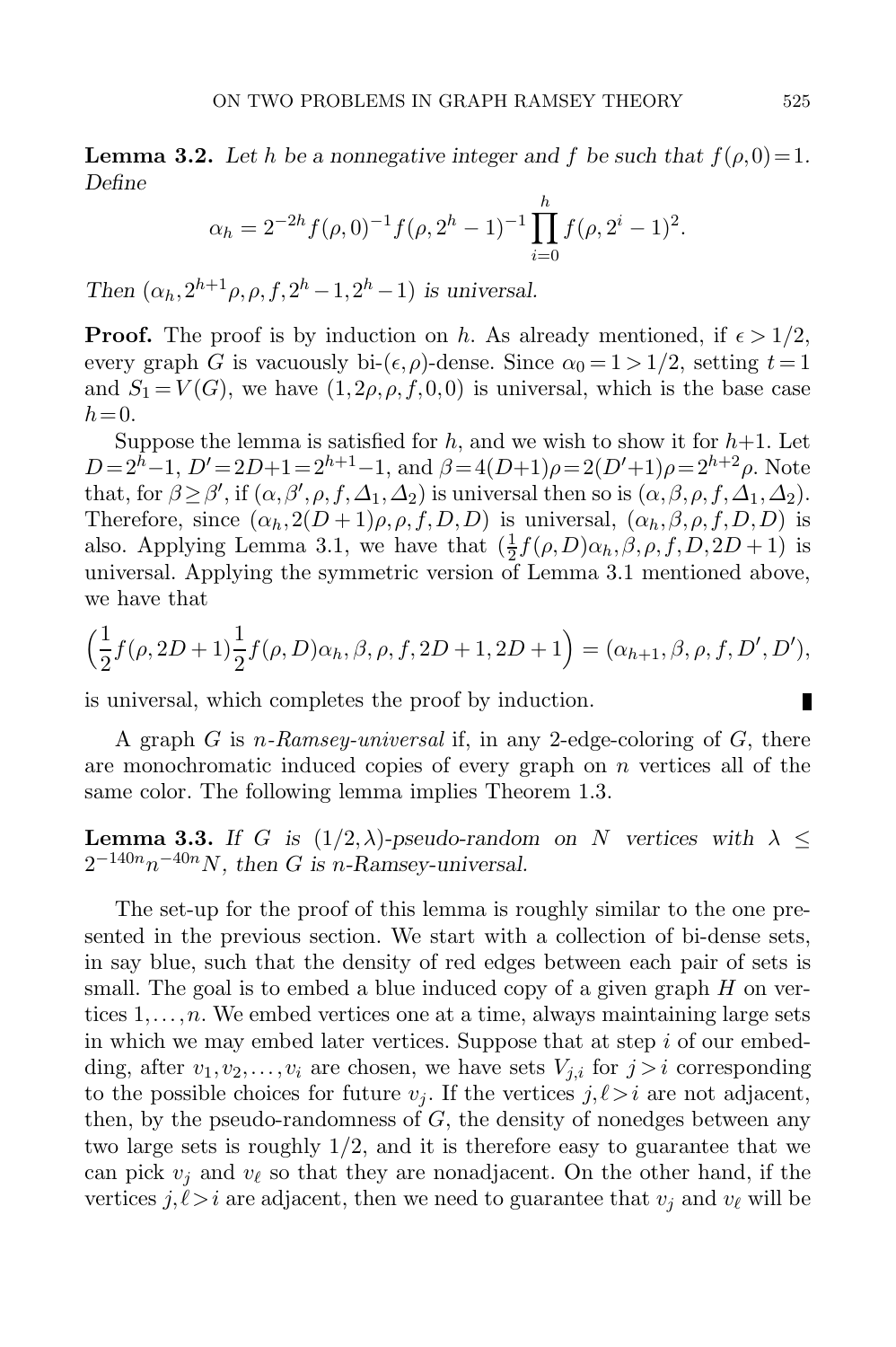joined by a blue edge. Thus, it would be helpful to ensure that the density of blue edges between  $V_{i,i}$  and  $V_{\ell,i}$  is not too small. In the bounded-degree case we maintain such a property by exploiting the fact that the blue density between any two large sets is large. Here, we do not have this luxury in the case that  $V_{i,i}$  and  $V_{\ell,i}$  are subsets of different bi-dense sets in the collection. It is instead necessary to use the fact that the underlying graph  $G$  is pseudo-random.

To see how this helps, suppose that we now wish to embed  $v_{i+1}$ . This will affect the sets  $V_{j,i}$  and  $V_{\ell,i}$ , resulting in subsets  $V_{j,i+1}$  and  $V_{\ell,i+1}$ . We would like these subsets to mirror the density properties between  $V_{j,i}$  and  $V_{\ell,i}$ . The way we proceed is to show that using pseudo-randomness we can choose  $v_{i+1}$  such that the density of red edges between the sets  $V_{j,i+1}$  and  $V_{\ell,i+1}$  remains small. Since G is pseudo-random, the total density between large sets is roughly  $1/2$  and therefore there will still be many blue edges between these two sets.

#### **Proof of Lemma [3.3.](#page-12-0)** We split the proof into four steps.

**Step 1:** We will first choose appropriate constants and prepare G for embedding monochromatic induced subgraphs.

Any  $(1/2, \lambda)$ -pseudo-random graph on at least two vertices must satisfy  $\lambda \geq 1/2$ . Indeed, letting A and B be distinct vertex subsets each of cardinality 1, we have

$$
1/2 = |d(A, B) - 1/2| \le \frac{\lambda}{\sqrt{|A||B|}} = \lambda.
$$

It follows that  $N > 2^{140n} n^{40n} \lambda > 2^{138n} n^{40n}$ .

We will start by picking some constants. Pick  $\rho = 2^{-13}n^{-3}$ ,  $h = \lceil \log n \rceil \leq$  $\log 2n$ ,  $\beta = 2^{h+1} \rho \leq 8n\rho = 2^{-10} n^{-2}$ ,  $f(\rho, 0) = 1$  and  $f(\rho, d) = 2^{-5n} \rho^d$  if  $d > 0$ , so

$$
\alpha = 2^{-2h} f(\rho, 0)^{-1} f(\rho, 2^h - 1)^{-1} \prod_{i=0}^h f(\rho, 2^i - 1)^2
$$
  
=  $2^{-2h} f(\rho, 2^h - 1) \prod_{i=1}^{h-1} f(\rho, 2^i - 1)^2$   
=  $2^{-2h - 5n} \rho^{2^h - 1} \prod_{i=1}^{h-1} 2^{-10n} \rho^{2(2^i - 1)}$   
=  $2^{-2h - (2h - 1)5n} \rho^{3 \cdot 2^h - 2h - 3}$   
 $\geq (2n)^{-12n} \rho^{6n} = 2^{-90n} n^{-30n}.$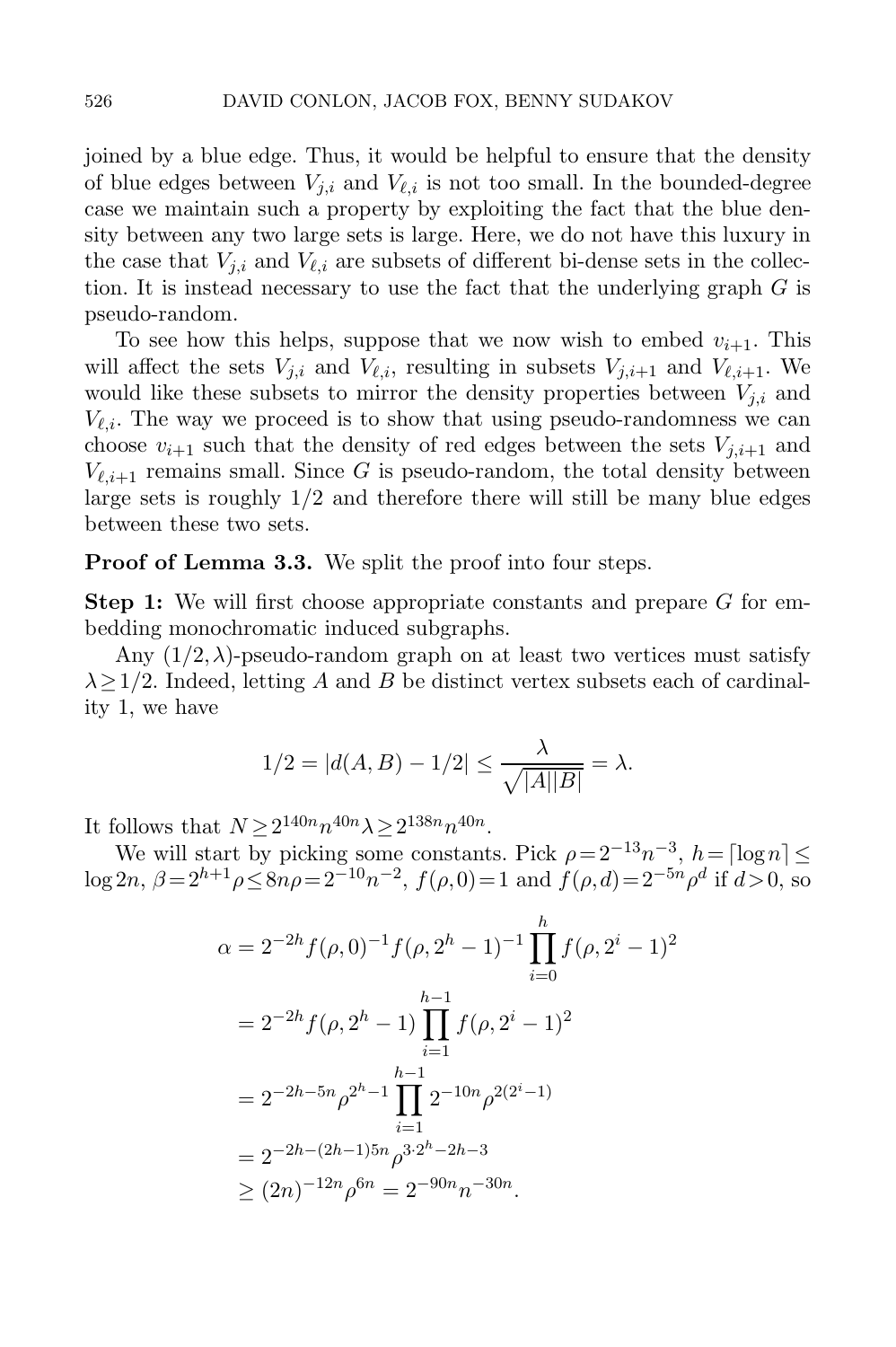Lemma [3.2](#page-11-0) implies that  $(\alpha, \beta, \rho, f, 2^h - 1, 2^h - 1)$  is universal. As  $2^h \ge n$ , it follows that  $(\alpha, \beta, \rho, f, n-1, n-1)$  is also universal. Let  $\epsilon_1 = \frac{1}{2n}$ ,  $\epsilon_2 = \frac{\epsilon_1 \rho}{32n} = 2^{-19}n^{-5}$   $\epsilon_3 = \epsilon_4 = \frac{1}{2n}$ ,  $\epsilon_5 = \frac{1}{2n}$ ,  $\epsilon_6 = \epsilon_6 = 2^{-22}n^{-7}$  and  $\beta' = 2n\beta \leq 2^{-9}n^{-1}$ 2<sup>-19</sup>n<sup>-5</sup>,  $\epsilon_3 = \epsilon_4 = \frac{1}{8n}$ ,  $\epsilon_5 = \frac{1}{8n^2}$ ,  $\epsilon_6 = \epsilon_2 \epsilon_5 = 2^{-22} n^{-7}$  and  $\beta' = 2n\beta \le 2^{-9} n^{-1}$ .<br>Since every red-blue edge of G is  $(\alpha, \beta, \rho, f, n - 1, n - 1)$ -dense, we may

assume that there are disjoint vertex subsets  $S_1, \ldots, S_t$  each of cardinality at least  $\alpha N$  and nonnegative integers  $d_1, \ldots, d_t$  with  $d_1 + \ldots + d_t = n-t$  such that

- for  $1 \leq i \leq t$ ,  $S_i$  is bi- $(f(\rho, d_i), \rho)$ -dense in the blue graph, and
- for  $1 \leq i < j \leq t$ , each vertex in  $S_i$  is in at most  $\beta |S_j|$  red edges with vertices in  $S_i$ .

We will show that we can find a monochromatic blue induced copy of each graph H on n vertices. We may suppose the vertex set of H is  $V(H)$  =  $[n] := \{1, \ldots, n\}$ . Partition  $[n] = U_1 \cup \ldots \cup U_t$ , with the vertices in  $U_i$  coming before the vertices in  $U_j$  for  $i < j$  and  $|U_i| = d_i + 1$  for  $1 \le i \le t$ . For  $j \in U_l$ , let  $D(i, j)$  denote the number of neighbors h of j with  $h \leq i$  and  $h \in U_l$ . Arbitrarily partition  $S_i$  into  $d_i + 1$  sets  $\bigcup_{k \in U_i} V_k$  each of cardinality at least  $\lfloor \frac{|S_i|}{d_i+1} \rfloor \ge \lfloor \frac{|S_i|}{n} \rfloor \ge \frac{|S_i|}{2n} \ge \frac{\alpha}{2n}N$ , where we use  $d_i+1 \le n, |S_i| \ge \alpha N$ , and the lower bounds on  $\alpha$  and  $N$ .

**Step 2:** We now describe our strategy for constructing induced blue copies of H. In broad outline, we proceed by induction, embedding each successive vertex i in the set  $V_i$ . To achieve this, we have to maintain several conditions which allow us to embed future vertices.

At the end of step i, we will have vertices  $v_1, \ldots, v_i$  and, for  $j > i$ , subsets  $V_{j,i} \subset V_j$  such that the following four conditions hold.

- 1. for  $j, \ell \leq i$ , if  $(j, \ell)$  is an edge of H, then  $(v_i, v_{\ell})$  is a blue edge of G, otherwise  $v_j$  and  $v_\ell$  are not adjacent in G;
- 2. for  $j \leq i \leq \ell$ , if  $(j,\ell)$  is an edge of H, then  $v_j$  is adjacent to all vertices in  $V_{\ell,i}$  by blue edges, otherwise there are no edges of G from  $v_i$  to  $V_{\ell,i}$ ;
- 3. for  $j > i$ , we have  $|V_{j,i}| \geq 4^{-i} \rho^{D(i,j)} |V_j|$ ;
- 4. for  $\ell > j > i$ , if  $j \in U_{q_1}$  and  $\ell \in U_{q_2}$  with  $q_1 < q_2$ , then each vertex in  $V_{j,i}$  is in at most  $(1 + \epsilon)^{i} \frac{\partial^j |V_{j,i}|}{\partial x^j}$  rod odges with vertices in  $V_{j,i}$ in at most  $(1+\epsilon_1)^i \overrightarrow{\beta'} |V_{\ell,i}|$  red edges with vertices in  $V_{\ell,i}$ .

Note that  $V_{i,i}$  is a subset of vertices of G in which we can still embed vertex j from H after i steps of our embedding procedure. Clearly, at the end of the n steps of this process we obtain the required blue induced copy of  $H$ . For  $i=0$  and  $j \in [n]$ , define  $V_{i,0} = V_i$ . Notice that the above four properties are satisfied for  $i=0$ . Indeed, the first two properties are vacuously satisfied, the third property follows from  $V_{i,0}=V_i$ , and the last property follows from the simple inequality  $\beta'|V_{\ell,0}| = 2n\beta|V_{\ell}| \geq \beta|S_{q_2}|$ . We now assume that the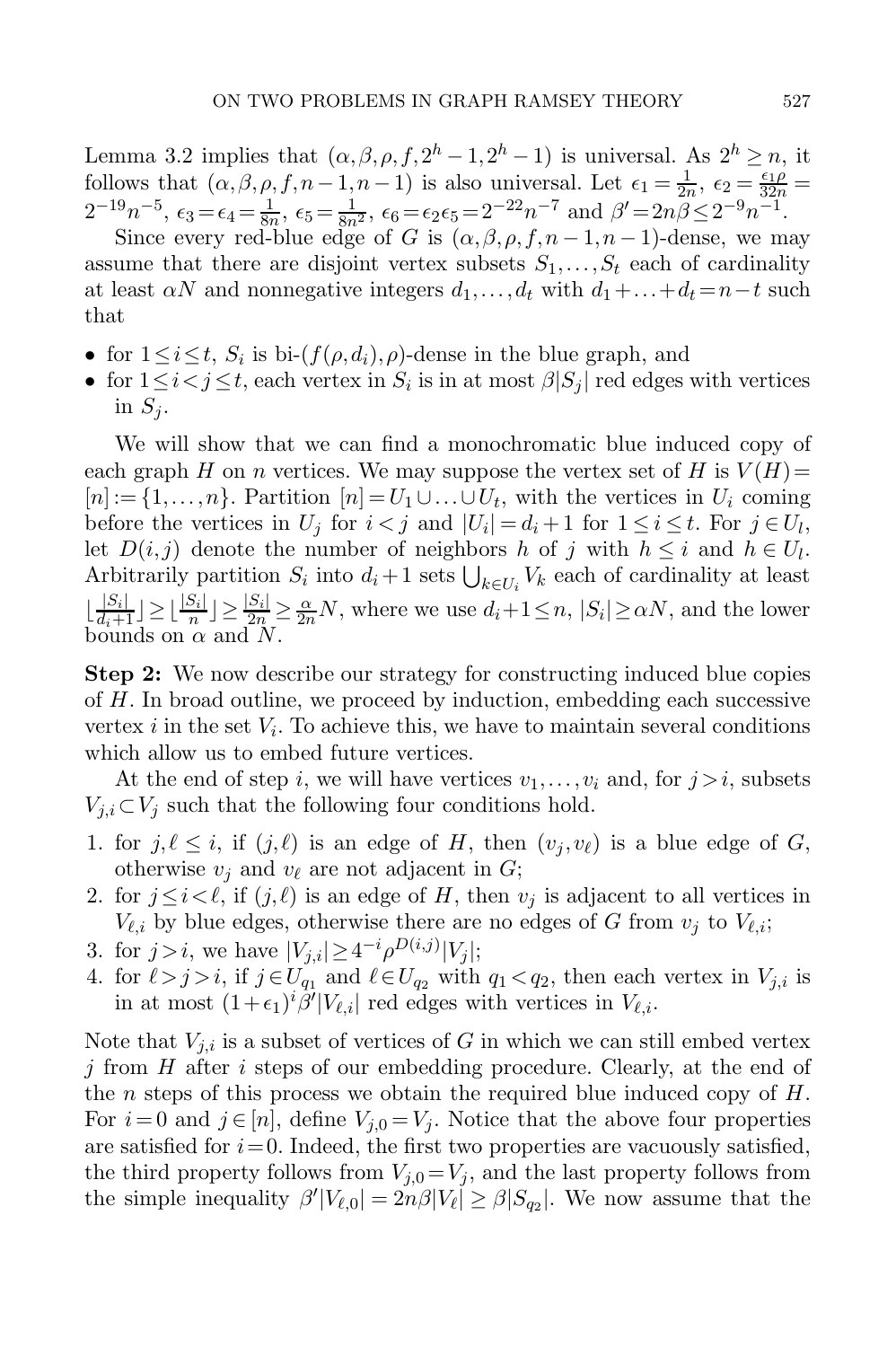above four properties are satisfied at the end of step  $i$  and show how to complete step  $i+1$  by finding a vertex  $v_{i+1} \in V_{i+1,i}$  and, for  $j>i+1$ , subsets  $V_{i,i+1} \subset V_{i,i}$  such that conditions 1-4 still hold.

Before we begin the next step of the proof, we need to introduce some notation. For a vertex  $w \in V_j$  and a subset  $S \subset V_\ell$  with  $j \neq \ell$ , let

- $N(w, S)$  denote the set of vertices  $s \in S$  such that  $(s, w)$  is an edge of G,
- $R(w, S)$  denote the set of vertices  $s \in S$  such that  $(s, w)$  is a red edge of G,
- $B(w, S)$  denote the set of vertices  $s \in S$  such that  $(s, w)$  is a blue edge of G,
- $\tilde{N}(w, S) = N(w, S)$  if  $(j, \ell)$  is an edge of H and  $\tilde{N}(w, S) = S \setminus N(w, S)$ otherwise,
- $B(w, S) = B(w, S)$  if  $(j, \ell)$  is an edge of H and  $\tilde{B}(w, S) := S \setminus N(w, S)$ otherwise.

Note, for all  $S \subset V_\ell$  and  $w \in V_j$ , that  $\tilde{B}(w,S) = \tilde{N}(w,S) \backslash R(w,S)$ . Moreover, since the graph  $G$  is pseudo-random with edge density  $1/2$ , we expect that for every large subset  $S \subset V_\ell$  and for most vertices  $w \in V_j$  the size of  $\tilde{N}(w, S)$ will be roughly  $|S|/2$ .

**Step 3:** We next show that if there is a vertex satisfying certain conditions, then we can continue our embedding. In the last step we show that there is such a "good" vertex.

Let q be the index such that  $i+1 \in U_q$ . Call a vertex  $w \in V_{i+1,i}$  good if

- 1. for all  $j>i+1$  such that  $(j, i+1)$  is an edge of H and  $j \in U_q$ ,  $|B(w, V_{j,i})| \ge$  $\rho|V_{i,i}|,$
- 2. for all  $j > i+1$ ,  $|\tilde{N}(w, V_{j,i})| \geq (\frac{1}{2} \frac{\epsilon_1}{20}) |V_{j,i}|$ ,<br>3. for all  $\ell > i > i+1$  with  $i \in U_{\infty}$ ,  $\ell \in U_{\infty}$ ,  $\varepsilon$
- 3. for all  $\ell > j > i+1$  with  $j \in U_{q_1}$ ,  $\ell \in U_{q_2}$ , and  $q_1 < q_2$ , there are at most  $\epsilon$ - $V_{\ell}$ , writing  $V_{\ell}$ , such that  $\ell$  is in at loset  $\beta'(\ell_1 \epsilon_1) |V_{\ell}|\$  red edges  $\epsilon_2|V_{j,i}|$  vertices  $y \in V_{j,i}$  such that y is in at least  $\beta'(\frac{1}{2} - \frac{\epsilon_1}{10})|V_{\ell,i}|$  red edges<br>with vertices in  $V_{\ell,i}$  and y is in at least  $(\frac{1}{2} + \frac{\epsilon_1}{10})|R(y,V_{\ell,i})|$  red edges with with vertices in  $V_{\ell,i}$  and y is in at least  $\left(\frac{1}{2} + \frac{\epsilon_1}{10}\right) |R(y, V_{\ell,i})|$  red edges with vertices of  $\overline{N}(w,V_{\ell,i}).$

Note that, because the graph G is pseudo-random with edge density  $1/2$ , we expect a typical vertex in  $V_{i+1,i}$  to be adjacent (and also nonadjacent) to roughly 1/2 of the vertices in  $V_{i,i}$  and  $V_{\ell,i}$ . Moreover, condition 3 roughly says that for a typical vertex, the density of red edges between its neighborhoods in  $V_{j,i}$  and  $V_{\ell,i}$  is not much larger than the overall density of red edges between these two sets.

We will now show that if there is a good vertex  $w \in V_{i+1,i}$ , then we may continue the embedding by taking  $v_{i+1} = w$  and, for  $j > i+1$  with  $j \in U_{q_1}$ , letting  $V_{i,i+1}$  be the subset of  $B(w,V_{i,i})$  formed by deleting all vertices y for which there is  $\ell > j$  with  $\ell \notin U_{q_1}$  such that y is in at least  $\beta'(\frac{1}{2} - \frac{\epsilon_1}{10}) |V_{\ell,i}|$  red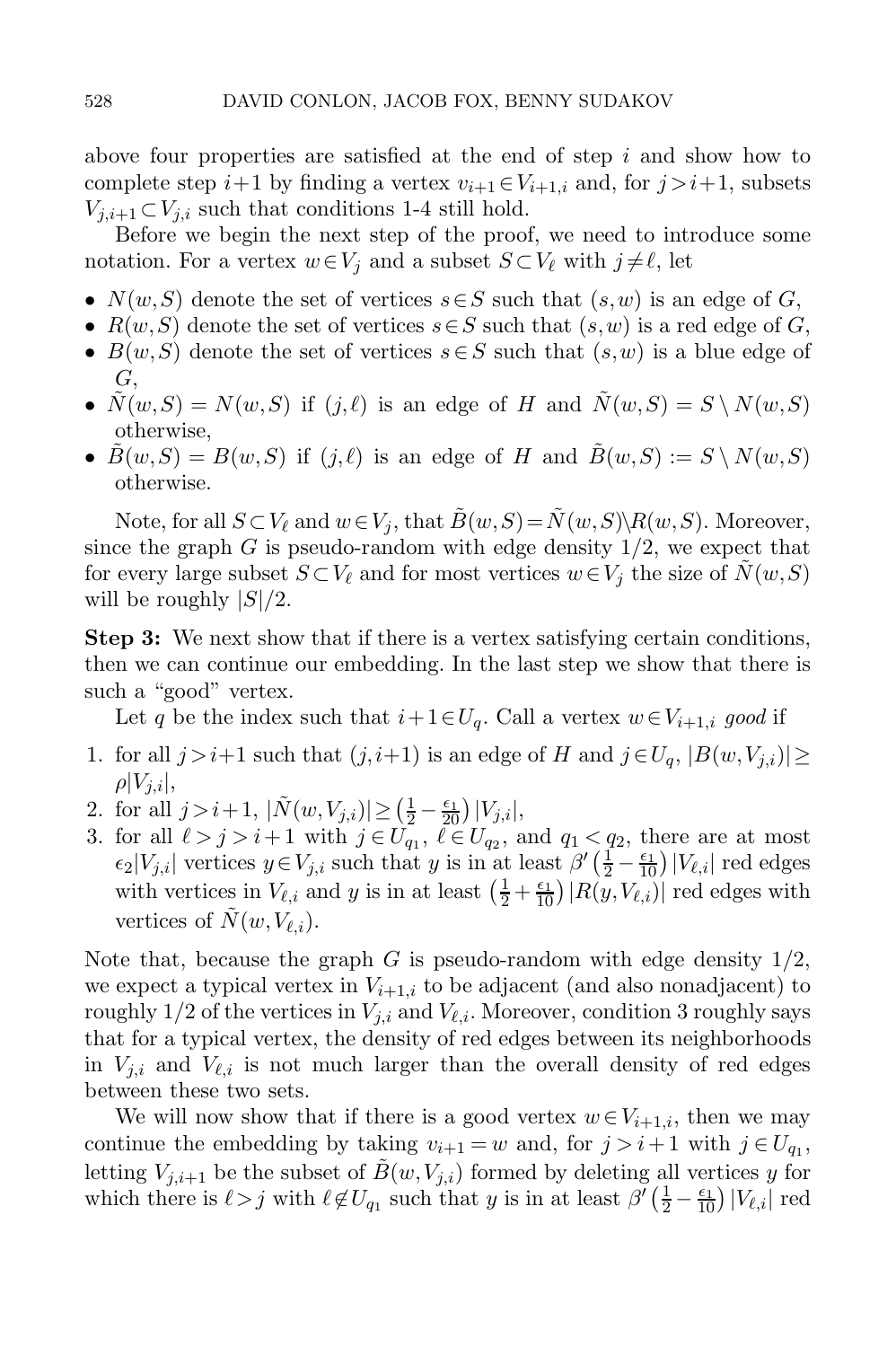edges with vertices in  $V_{\ell,i}$  and y is in at least  $\left(\frac{1}{2} + \frac{\epsilon_1}{10}\right)|R(y, V_{\ell,i})|$  red edges<br>with vertices of  $\tilde{N}(y, V_{\ell,i})$ . Note that, by the third property of good vertices with vertices of  $\tilde{N}(w,V_{\ell,i})$ . Note that, by the third property of good vertices,

<span id="page-16-0"></span>(1) 
$$
|V_{j,i+1}| \geq |\tilde{B}(w,V_{j,i})| - n\epsilon_2|V_{j,i}|.
$$

Let us verify each of the required properties of our embedding in turn.

To verify the first property, we need to show that if  $j \leq i$  and  $(j, i+1)$  is an edge of H then  $(v_i, v_{i+1})$  is a blue edge and, if  $(j, i+1)$  is not an edge of H, then  $(v_i, v_{i+1})$  is not in G. But this follows by induction since, when the first i vertices were embedded, we had that for all  $j \leq i < l$ , if  $(j, l)$  was an edge of H, then  $v_i$  was adjacent to all edges of  $V_{l,i}$  by blue edges. Otherwise, there were no edges between  $v_i$  and  $V_{l,i}$ . Taking  $l = i + 1$ , the necessary property follows.

For the second property, we would like to show that for  $j \leq i+1 < l$ , if  $(j, l)$  is an edge of H, then  $v_i$  is adjacent to all vertices in  $V_{l,i+1}$  by blue edges and, otherwise, there are no edges between  $v_i$  and  $V_{l,i+1}$ . Observe that, for all  $l>i+1$ , the set  $V_{l,i+1}$  is a subset of the set  $V_{l,i}$ . Therefore, by induction, we only need to check the condition for  $j = i + 1$ . But  $V_{l,i+1}$  is a subset of  $B(v_{i+1},V_{l,i})$ , so this follows by definition.

We now wish to prove that, for all  $j>i+1$ ,  $|V_{j,i+1}| \geq 4^{-(i+1)} \rho^{D(i+1,j)} |V_j|$ . Inequality [\(1\)](#page-16-0) together with the first property of good vertices implies that if  $j>i+1$ ,  $(j, i+1)$  is an edge of H and  $j \in U_q$  (recall that also  $i+1 \in U_q$ ), then, since  $\epsilon_2 \leq \rho/(2n)$  and  $D(i+1, j) = D(i, j)+1$ ,

$$
|V_{j,i+1}| \geq (\rho-n\epsilon_2)|V_{j,i}| \geq \frac{\rho}{2}|V_{j,i}| \geq \frac{\rho}{2} 4^{-i} \rho^{D(i,j)} |V_j| \geq 4^{-(i+1)} \rho^{D(i+1,j)} |V_j|.
$$

Inequality [\(1\)](#page-16-0), the second property of good vertices and the inductive assumption that w has at most  $(1+\epsilon_1)^i \beta' |V_{j,i}|$  red neighbors in  $V_{j,i}$  if  $j \notin U_q$ together imply that for all other  $i>i+1$ , we have

$$
|V_{j,i+1}| \ge |\tilde{B}(w, V_{j,i})| - n\epsilon_2 |V_{j,i}| = |\tilde{N}(w, V_{j,i}) \setminus R(w, V_{j,i})| - n\epsilon_2 |V_{j,i}|
$$
  
\n
$$
\ge \left(\frac{1}{2} - \frac{\epsilon_1}{20}\right) |V_{j,i}| - (1 + \epsilon_1)^i \beta' |V_{j,i}| - n\epsilon_2 |V_{j,i}|
$$
  
\n
$$
\ge \left(\frac{1}{2} - \frac{\epsilon_1}{20} - 3\beta' - n\epsilon_2\right) |V_{j,i}|
$$
  
\n
$$
\ge \left(\frac{1}{2} - \frac{\epsilon_1}{10}\right) |V_{j,i}| \ge \frac{1}{4} 4^{-i} \rho^{D(i,j)} |V_j| = 4^{-(i+1)} \rho^{D(i+1,j)} |V_j|.
$$

Here we use that  $\epsilon_1 = 1/2n$ ,  $\beta' \leq 2^{-9}n^{-1}$ ,  $\epsilon_2 \leq \epsilon_1/32n$ , and  $D(i+1, j) = D(i, j)$ (since  $i+1$  and j are either nonadjacent or belong to different Us). In either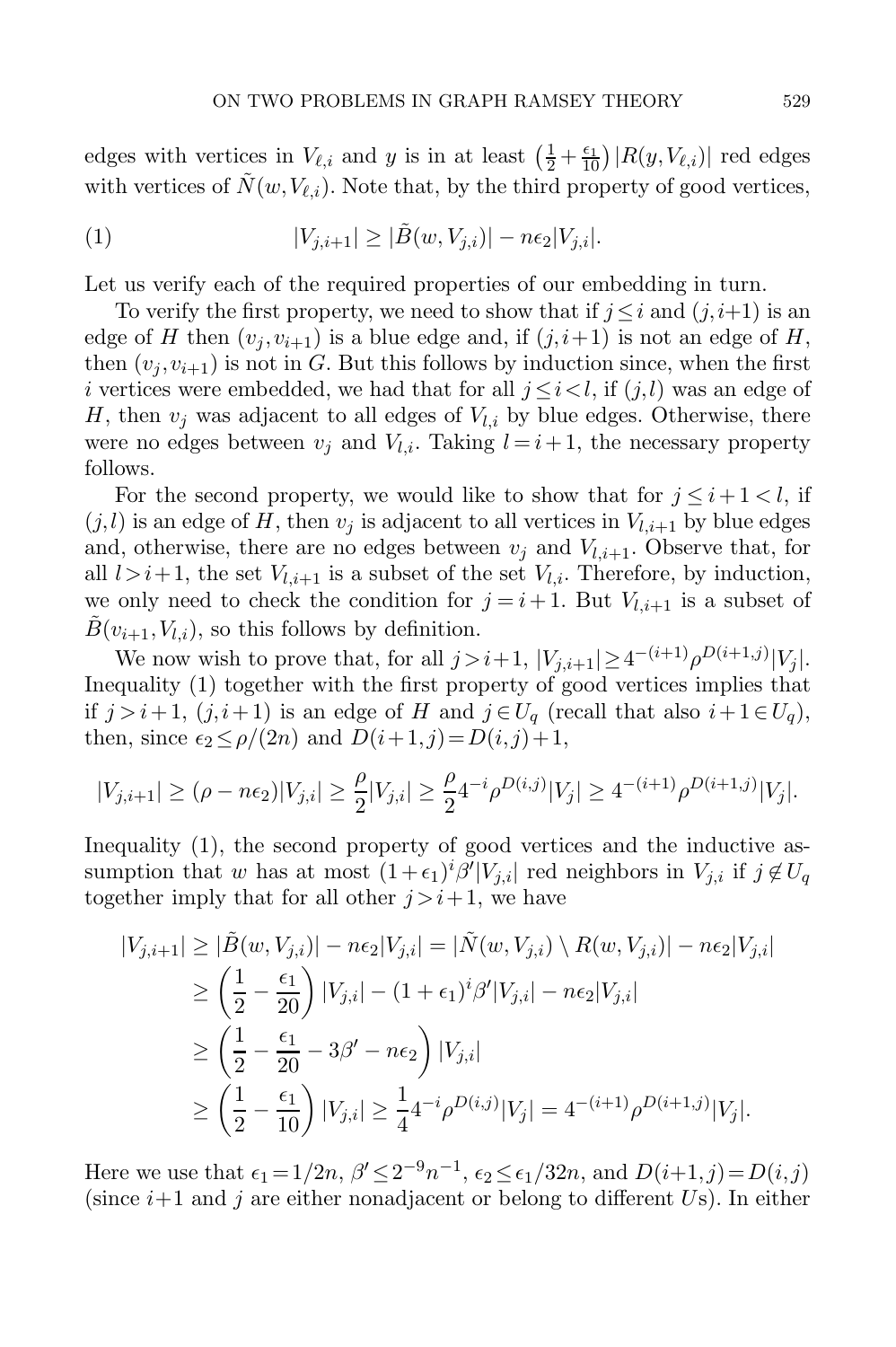case, the required lower bound on the cardinality of  $V_{j,i+1}$  holds. Note the intermediate inequality that  $|V_{l,i+1}| \geq \left(\frac{1}{2} - \frac{\epsilon_1}{10}\right)|V_{l,i}|$  whenever  $l \notin U_q$ .<br>If  $i+1 < j < l$  is such that  $j \in U_q$ , and  $l \in U_q$ , with  $q \leq q_1 < q_2$ , our

If  $i+1 < j < \ell$  is such that  $j \in U_{q_1}$  and  $\ell \in U_{q_2}$  with  $q \leq q_1 < q_2$ , our deletion<br>ratios from  $\tilde{P}(w, V_1)$  implies that each venter  $w$  in  $V_1$  is in less than of vertices from  $B(w,V_{j,i})$  implies that each vertex y in  $V_{j,i+1}$  is in less than

$$
\beta' \left(\frac{1}{2} - \frac{\epsilon_1}{10}\right) |V_{\ell,i}| \le \beta' |V_{\ell,i+1}|
$$

red edges with vertices in  $V_{\ell,i}$  or y is in less than

$$
\left(\frac{1}{2} + \frac{\epsilon_1}{10}\right)|R(y, V_{\ell,i})| \le \left(\frac{1}{2} + \frac{\epsilon_1}{10}\right)(1 + \epsilon_1)^i \beta' |V_{\ell,i}|
$$
  
\n
$$
\le \left(\frac{1}{2} + \frac{\epsilon_1}{10}\right)(1 + \epsilon_1)^i \beta' |V_{\ell,i+1}| / \left(\frac{1}{2} - \frac{\epsilon_1}{10}\right)
$$
  
\n
$$
\le (1 + \epsilon_1)^{i+1} \beta' |V_{\ell,i+1}|
$$

red edges with vertices of  $\tilde{N}(w,V_{\ell,i})$ . In either case, we see that the last desired condition of the embedding is satisfied.

**Step 4:** We have shown that if there is a good vertex, then we can continue the embedding. In this step we show that there is a good vertex in  $V_{i+1,i}$ , which completes the proof.

The next three claims imply that the fraction of vertices in  $V_{i+1,i}$  that are good is at least  $1-n\epsilon_3-n\epsilon_4-n^2\epsilon_5>1/2$ , i.e., more than half of the vertices of  $V_{i+1,i}$  are good. Indeed, Claim [1](#page-17-0) shows that the first property of good vertices is satisfied for all but at most  $n\epsilon_3|V_{i+1,i}|$  vertices in  $V_{i+1,i}$ . Claim [2](#page-18-0) shows that the second property of good vertices is satisfied for all but at most  $n\epsilon_4|V_{i+1,i}|$  vertices in  $V_{i+1,i}$ . Claim 3 shows that the third property of good vertices is satisfied for all but at most  $n^2 \epsilon_5|V_{i+1,i}|$  of the vertices in  $V_{i+1,i}$ . These three claims therefore complete the proof.  $V_{i+1,i}$ . These three claims therefore complete the proof.

<span id="page-17-0"></span>**Claim 1.** *For*  $j > i+1$  *such that*  $(j, i+1)$  *is an edge of* H *and*  $j \in U_q$ *, let*  $Q_i$  denote the set of vertices  $w \in V_{i+1,i}$  such that  $|B(w,V_{j,i})| < \rho |V_{j,i}|$ . Then  $|Q_i| < \epsilon_3 |V_{i+1,i}|.$ 

**Proof.** Suppose, for contradiction, that  $|Q_j| \ge \epsilon_3 |V_{i+1,i}|$ . As  $j, i+1 \in U_q$  and  $|U_q| = d_q + 1$ , we have  $d_q \ge 1$  and  $f(\rho, d_q) = 2^{-5n} \rho^{d_q}$ . Since  $2^{3n} \ge 8n^2$ ,  $|V_{i+1,i}| \geq 4^{-i} \rho^{D(i,i+1)} |V_{i+1}|$  and  $|V_{i+1}| \geq |S_q|/2n$ , we have

$$
|Q_j| \ge \epsilon_3 4^{-i} \rho^{D(i,i+1)} |V_{i+1}| \ge \epsilon_3 4^{1-n} \rho^{d_q} |V_{i+1}| \ge \frac{\epsilon_3}{n} 4^{-n} \rho^{d_q} |S_q| \ge f(\rho, d_q) |S_q|.
$$

We also have

$$
|V_{j,i}| \ge 4^{-i} \rho^{D(i,j)} |V_j| \ge 4^{1-n} \rho^{d_q} |V_j| \ge n^{-1} 4^{-n} \rho^{d_q} |S_q| \ge f(\rho, d_q) |S_q|.
$$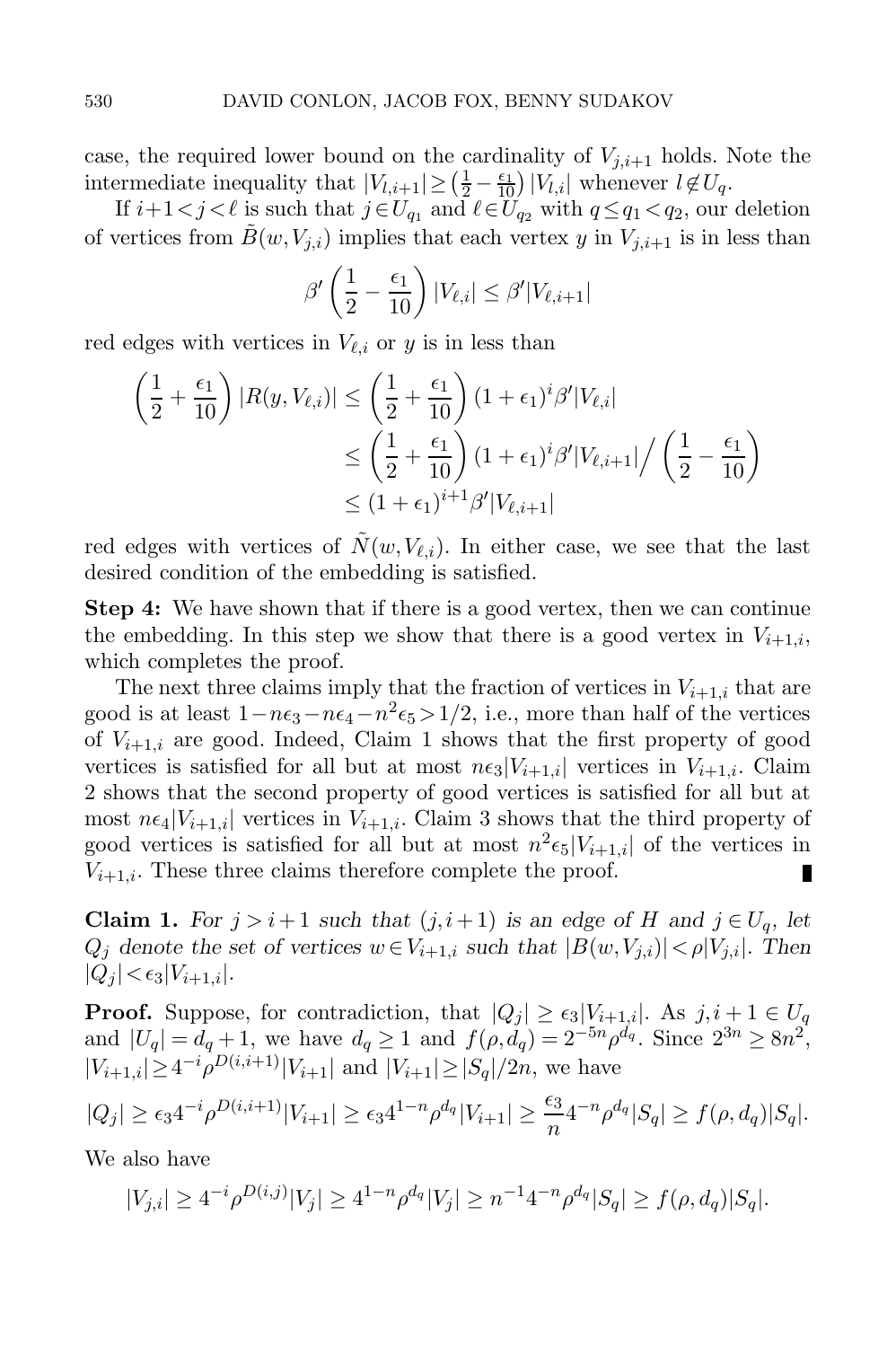<span id="page-18-0"></span>Since  $S_q$  is bi- $(f(\rho, d_q), \rho)$ -dense in blue, the blue edge density between  $Q_j$ and  $V_{j,i}$  is at least  $\rho$ , contradicting the definition of  $Q_j$ .

**Claim 2.** *For*  $j>i+1$ *, let*  $P_j$  *denote the set of vertices*  $w \in V_{i+1,i}$  *such that* 

$$
|\tilde{N}(w, V_{j,i})| < \left(\frac{1}{2} - \frac{\epsilon_1}{20}\right)|V_{j,i}|.
$$

*Then*  $|P_i| < \epsilon_4 |V_{i+1,i}|$ *.* 

**Proof.** The definition of  $P_j$  implies that the density of edges between  $P_j$ and  $V_{j,i}$  is either less than  $\frac{1}{2} - \frac{\epsilon_1}{20}$  or more than  $\frac{1}{2} + \frac{\epsilon_1}{20}$  (depending on whether<br>or not  $(i + 1, i)$  is an edge of H). Therefore, since G is  $(1/2, \lambda)$ -pseudoor not  $(i + 1, j)$  is an edge of H). Therefore, since G is  $(1/2, \lambda)$ -pseudorandom, we have  $\frac{\epsilon_1}{20} < \frac{\lambda}{\sqrt{|P_j|}}$  $\frac{\lambda}{|P_j||V_{j,i}|}$ . Note that, for  $j>i$ , since  $\rho = 2^{-13}n^{-3}$  and  $\alpha \geq 2^{-90n} n^{-30n}$ .

<span id="page-18-1"></span>
$$
(2) \ \ |V_{j,i}| \ge 4^{-i} \rho^{D(i,j)} |V_j| \ge 4^{-n} \rho^n |V_j| \ge 2^{-15n} n^{-3n} \frac{\alpha}{2n} N \ge 2^{-106n} n^{-34n} N.
$$

Hence, since we also have  $\epsilon_1 = 1/2n$ ,  $\epsilon_4 = 1/8n$  and  $\lambda \leq 2^{-140n}n^{-40n}N$ ,

<span id="page-18-2"></span>
$$
(3) \qquad |P_j| < \frac{400\lambda^2}{\epsilon_1^2 |V_{j,i}|} < \frac{2^9 2^{-280n} n^{-80n} N^2}{(2n)^{-2} 2^{-106n} n^{-34n} N} = 2^{11} n^2 2^{-174n} n^{-46n} N
$$
\n
$$
\leq 2^{-163n} n^{-44n} N \leq (8n)^{-1} 2^{-106n} n^{-34n} N \leq \epsilon_4 |V_{i+1,i}|.
$$

**Claim 3.** Fix a pair j and  $\ell$  with  $i+1 < j < \ell$ ,  $j \in U_q$ ,  $\ell \in U_q$ , and  $q_1 < q_2$ .<br> *Let*  $X = V_{i+1}$ ,  $Y = V_{i+1}$  and  $Z = V_{i+1}$ . Define the binaritie graph  $F = F_{i+1}$ Let  $X = V_{i+1,i}$ ,  $Y = V_{j,i}$ , and  $Z = V_{\ell,i}$ . Define the bipartite graph  $F = F_{j,\ell}$ *with parts* X and Y where  $(x, y) \in X \times Y$  *is an edge if* 

$$
|R(y,Z)| \ge \beta' \left(\frac{1}{2} - \frac{\epsilon_1}{10}\right)|Z|
$$

*and*

$$
|R(y,Z)\cap \tilde{N}(x,Z)| > \left(\frac{1}{2}+\frac{\epsilon_1}{10}\right)|R(y,Z)|.
$$

Let  $T_{i,\ell}$  denote the set of vertices in X with degree at least  $\epsilon_2|Y|$  in F. Then  $|T_{j,\ell}|\leq \epsilon_5|X|$ .

**Proof.** For  $y \in Y$ , let  $X_y \subset X$  denote the neighbors of y in graph F. Note that, for every  $x \in X_y$ , the fact that  $|R(y, Z) \cap \tilde{N}(x, Z)| > (\frac{1}{2} + \frac{\epsilon_1}{10}) |R(y, Z)|$ <br>implies that in either the graph G or its complement x has at least implies that, in either the graph  $G$  or its complement,  $x$  has at least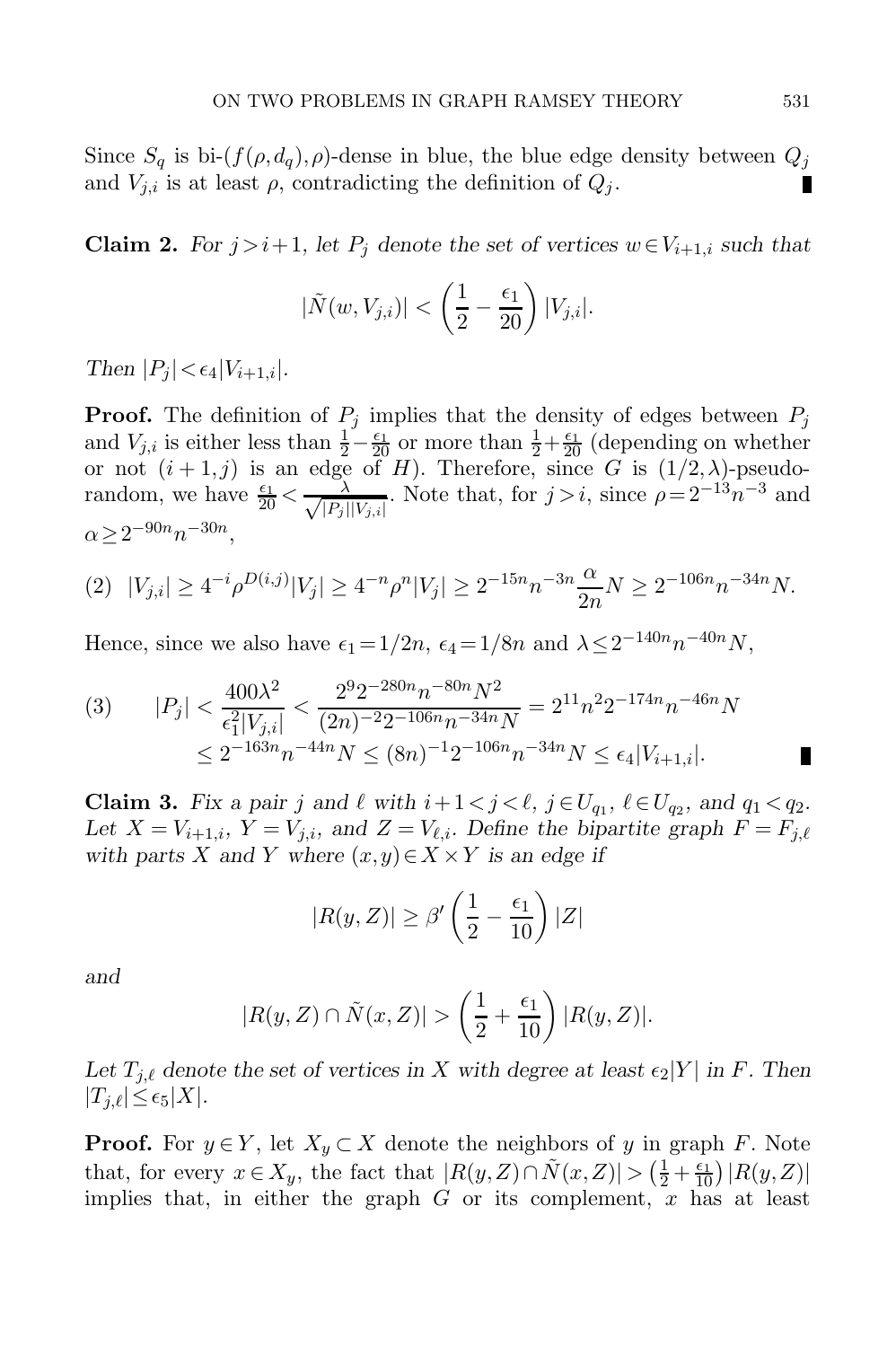$\left(\frac{1}{2} + \frac{\epsilon_1}{10}\right)|R(y,Z)|$  neighbors in  $R(y,Z)$  (this is again because  $\tilde{N}(x,Z)$  is either the neighborhood of x or its complement depending on whether or not ther the neighborhood of  $x$  or its complement depending on whether or not  $(i+1,\ell)$  is an edge of H). Therefore, since G is  $(1/2,\lambda)$ -pseudo-random,

$$
\frac{\epsilon_1}{10} \leq \frac{\lambda}{\sqrt{|X_y||R(y,Z)|}}.
$$

Note that, by the first condition on F, if y has any neighbors in X,  $|R(y, Z)|$  $\beta'$ |Z|/4. Therefore,

$$
|X_y| \le \frac{100\lambda^2}{\epsilon_1^2 |R(y, Z)|} \le \frac{400\lambda^2}{\epsilon_1^2 \beta' |Z|} \le \epsilon_6 |X|.
$$

This last inequality follows as in the previous claim. Indeed, since  $\beta'$  $2n\beta = 2^{h+2}n\rho \geq 4n^2\rho \geq 2^{-11}n^{-1}$ ,  $\epsilon_6 = 2^{-2n}n^{-7}$ ,  $Z = V_{\ell,i}$ , and  $X = V_{i+1,i}$ , using inequality  $(2)$  as in  $(3)$ , we have

$$
\frac{400\lambda^2}{\epsilon_1^2 \beta' |Z|} \le \beta'^{-1} 2^{-163n} n^{-44n} N \le 2^{-152n} n^{-43n} N
$$
  

$$
\le 2^{-22} n^{-7} 2^{-106n} n^{-34n} N \le \epsilon_6 |X|.
$$

Therefore, the edge density of F between X and Y is at most  $\epsilon_6$  and there are at most  $\frac{\epsilon_6|X||\tilde{Y}|}{\epsilon_2|Y|} = \epsilon_5|X|$  vertices in X with degree at least  $\epsilon_2|Y|$  in F.

#### **4. Concluding remarks**

Another interesting concept of sparseness, introduced by Chen and Schelp [\[3\]](#page-21-16), is that of arrangeability. A graph H is said to be p*-arrangeable* if there is an ordering of the vertices of H such that, for any vertex  $v_i$ , the set of neighbors to the right of  $v_i$  in the ordering have at most p neighbors to the left of  $v_i$  (including  $v_i$  itself). Extending the result of Chvátal, Rödl, Sze-merédi and Trotter [\[4\]](#page-21-3), Chen and Schelp showed that for every p there is a constant  $c(p)$  such that, for any p-arrangeable graph H with n vertices,  $r(H) \leq c(p)n$ . This result has several consequences. Planar graphs, for example, may be shown to be 10-arrangeable [\[24\]](#page-22-12), so their Ramsey numbers grow linearly. The best bound that is known for  $c(p)$ , again due to Graham, Rödl and Ruciński [\[22\]](#page-22-3), is  $c(p) \leq 2^{cp(\log p)^2}$ . Unfortunately, it is unclear whether the bounds that we have given for bounded-degree graphs can be extended to the class of arrangeable graphs. It would be interesting to prove such a bound.

An even more problematic notion is that of degeneracy. A graph H is said to be d*-degenerate* if there is an ordering of the vertices of H such that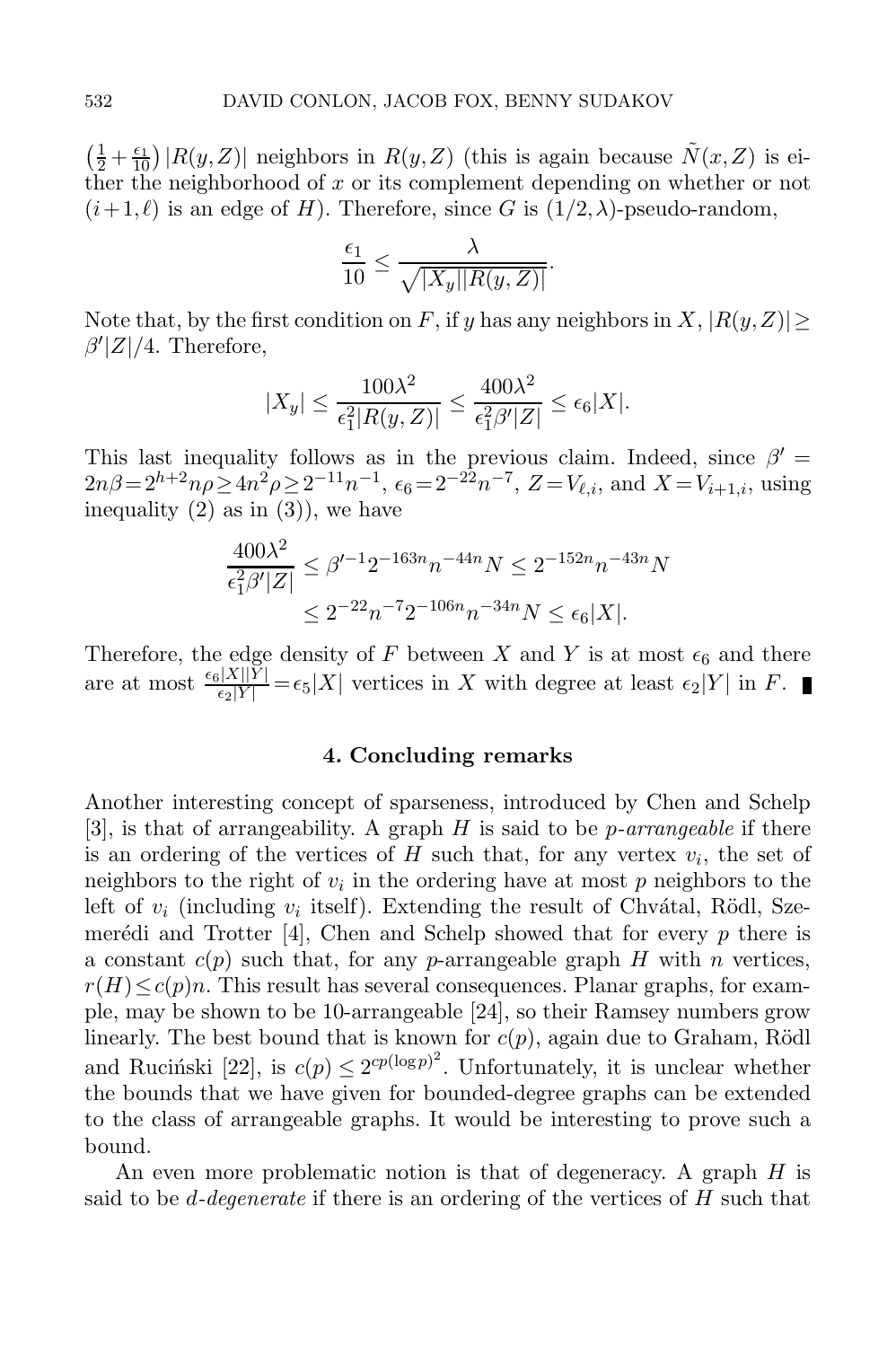any vertex  $v_i$  has at most d neighbors that precede it in the ordering. Equivalently, every subgraph of  $H$  has a vertex of degree at most  $d$ . A conjecture of Burr and Erdős  $[2]$  states that for every d there should be a constant  $c(d)$  such that, for any d-degenerate graph H with n vertices,  $r(H) \leq c(d)n$ . This conjecture, which is still open, is a substantial generalization of the results on Ramsey numbers of bounded-degree graphs. The best result that is known, due to Fox and Sudakov [\[20\]](#page-21-17), is  $r(H) \leq 2^{c(d)\sqrt{\log n}} n$ .

An old related problem is to bound the Ramsey number of graphs with  $m$  edges. Erdős and Graham [\[15\]](#page-21-18) conjectured that among all graphs with  $m = \binom{n}{2}$  edges and no isolated vertices, the complete graph on n vertices has the largest Ramsey number. Motivated by the lack of progress on this conjecture, Erdős [\[12\]](#page-21-14) asked whether one could at least show that the Ramsey number of any graph with  $m$  edges is not much larger than that of the complete graph with the same size. Since the number of vertices in a complete graph with m edges is on the order of  $\sqrt{m}$ , Erdős conjectured that  $r(H) \leq 2^{c\sqrt{m}}$  holds for every graph H with m edges and no isolated vertices. Until recently the best known bound for this problem was  $2^{c\sqrt{m}\log m}$  (see [\[1\]](#page-20-0)). To attack Erdős' conjecture one can try to use the result on Ramsey numbers of bounded-degree graphs. Indeed, given a graph H with m edges, one can first embed the  $2\sqrt{m}$  vertices of largest degree in H using the standard pigeonhole argument of Erd˝os and Szekeres [\[17\]](#page-21-0). The remaining vertices of H span a graph with maximum degree  $\sqrt{m}$ . Hence, one may apply the arguments used to prove the upper bound for Ramsey numbers of boundeddegree graphs to embed the rest of  $H$ . However, this approach will likely require an upper bound of  $2^{c\Delta}n$  on the Ramsey number for graphs on n vertices of maximum degree  $\Delta$ , which we do not have yet. Recently, the third author  $\left[33\right]$  was able to circumvent this difficulty and prove Erdős' conjecture.

Finally, we would like to stress that the proofs given in this paper are highly specific to the 2-color case. The best results that are known in the q-color case  $(q \geq 3)$  are obtained by an entirely different method [\[19\]](#page-21-7) and are considerably worse. For example, the q-color Ramsey number  $r_q(H)$  of a graph on n vertices with maximum degree  $\Delta$  is only known to satisfy the inequality  $r_q(H) \leq 2^{c_q \Delta^2} n$ . It would be of considerable interest to improve this latter bound to  $r_q(H) \leq 2^{c_q \Delta^{1+o(1)}} n$ .

#### **References**

<span id="page-20-0"></span>[1] N. ALON, M. KRIVELEVICH and B. SUDAKOV: Turán numbers of bipartite graphs and related Ramsey-type questions, *Combin. Probab. Comput.* **12** (2003), 477–494.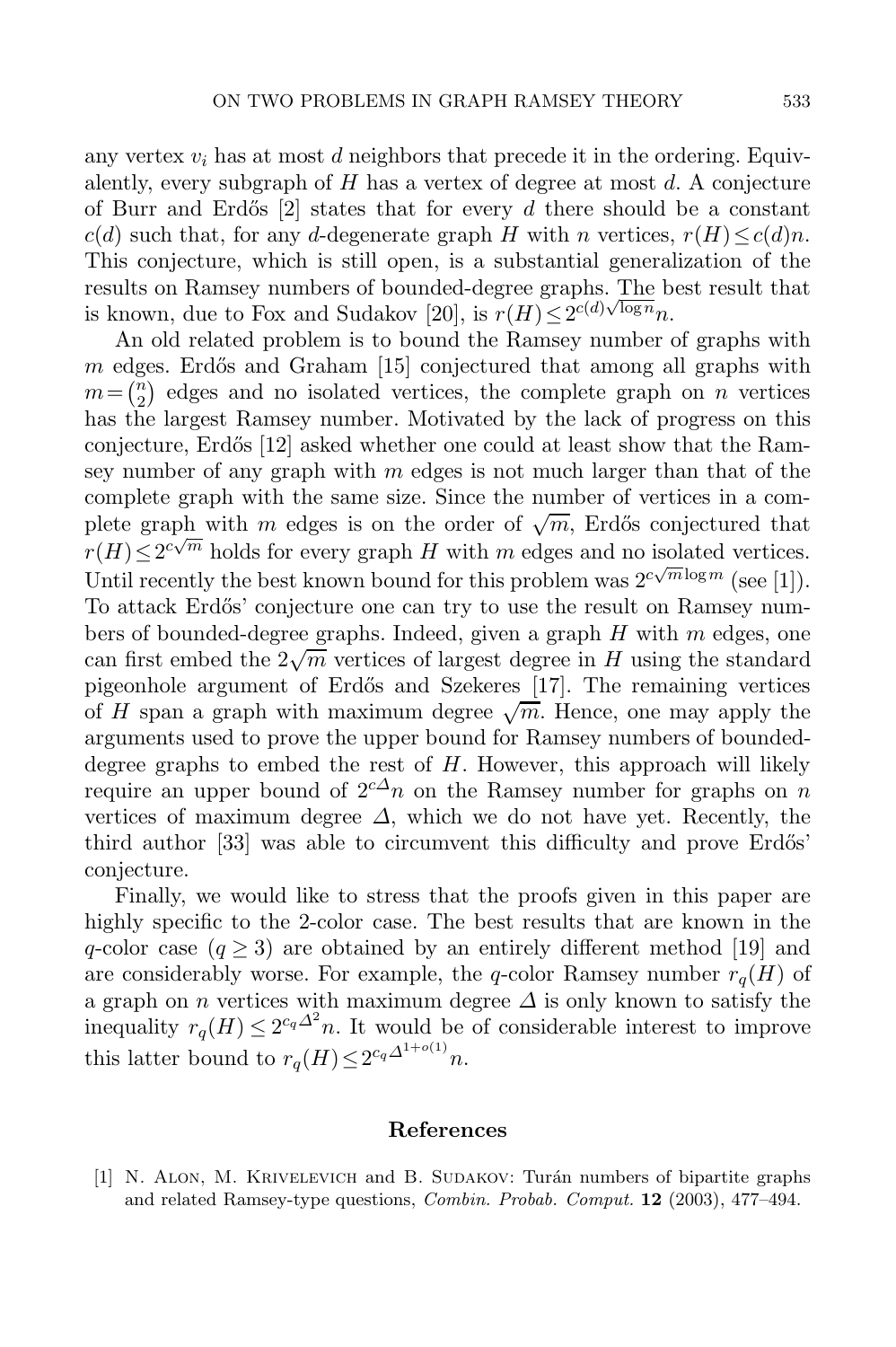- <span id="page-21-2"></span>[2] S. A. BURR and P. ERDOS: On the magnitude of generalized Ramsey numbers for graphs, in: *Infinite and Finite Sets, Vol. 1* (Keszthely, 1973), Colloq. Math. Soc. J´anos Bolyai, Vol. 10, North-Holland, Amsterdam/London, 1975, 215–240.
- <span id="page-21-16"></span>[3] G. Chen and R. Schelp, Graphs with linearly bounded Ramsey numbers, *J. Combin. Theory Ser. B* **57** (1993), 138–149.
- <span id="page-21-3"></span>[4] V. CHVÁTAL, V. RÖDL, E. SZEMERÉDI and W.T. TROTTER JR.: The Ramsey number of a graph with bounded maximum degree, *J. Combin. Theory Ser. B* **34** (1983), 239–243.
- <span id="page-21-1"></span>[5] D. Conlon: A new upper bound for diagonal Ramsey numbers, *Annals of Math.* **170** (2009), 941–960.
- <span id="page-21-6"></span>[6] D. Conlon: Hypergraph packing and sparse bipartite Ramsey numbers, *Combin. Probab. Comput.,* **18** (2009), 913–923.
- <span id="page-21-8"></span>[7] D. CONLON, J. FOX and B. SUDAKOV: Ramsey numbers of sparse hypergraphs, *Random Structures Algorithms* **35** (2009), 1–14.
- <span id="page-21-9"></span>[8] O. COOLEY, N. FOUNTOULAKIS, D. KÜHN and D. OSTHUS: 3-uniform hypergraphs of bounded degree have linear Ramsey numbers, *J. Combin. Theory Ser. B* **98** (2008), 484–505.
- <span id="page-21-10"></span>[9] O. COOLEY, N. FOUNTOULAKIS, D. KÜHN and D. OSTHUS: Embeddings and Ramsey numbers of sparse k-uniform hypergraphs, *Combinatorica* **28** (2009), 263–297.
- <span id="page-21-11"></span>[10] W. Deuber: A generalization of Ramsey's theorem, in: *Infinite and Finite Sets, Vol. 1* (Keszthely, 1973), Colloq. Math. Soc. J´anos Bolyai, Vol. 10, North-Holland, Amsterdam/London, 1975, 323–332.
- <span id="page-21-14"></span><span id="page-21-5"></span>[11] N. Eaton: Ramsey numbers for sparse graphs, *Discrete Math.* **185** (1998), 63–75.
- [12] P. ERDOS: On some problems in graph theory, combinatorial analysis and combinatorial number theory, in: *Graph theory and combinatorics* (Cambridge, 1983), Academic Press, London, New York, 1984, 1–17.
- <span id="page-21-13"></span>[13] P. ERDOS: Problems and results on finite and infinite graphs, in: *Recent advances in graph theory* (Proc. Second Czechoslovak Sympos., Prague, 1974), Academia, Prague, 1975, 183–192.
- <span id="page-21-18"></span>[14] P. ERDOS: Some remarks on the theory of graphs, *Bull. Amer. Math. Soc.* **53** (1947), 292–294.
- [15] P. Erdos˝ and R. Graham: On partition theorems for finite graphs, in: *Infinite and Finite Sets, Vol. 1* (Keszthely, 1973), Colloq. Math. Soc. János Bolyai, Vol. 10, North-Holland, Amsterdam/London, 1975, 515–527.
- <span id="page-21-12"></span>[16] P. ERDŐS, A. HAJNAL and L. PÓSA: Strong embeddings of graphs into colored graphs, in: *Infinite and Finite Sets, Vol. 1* (Keszthely, 1973), Colloq. Math. Soc. János Bolyai, Vol. 10, North-Holland, Amsterdam/London, 1975, 585–595.
- <span id="page-21-0"></span>[17] P. Erdos˝ and G. Szekeres: A combinatorial problem in geometry, *Compositio Math.* **2** (1935), 463–470.
- <span id="page-21-15"></span><span id="page-21-7"></span>[18] J. Fox and B. Sudakov, Induced Ramsey-type theorems, *Adv. Math.* **219** (2008), 1771–1800.
- [19] J. Fox and B. Sudakov: Density theorems for bipartite graphs and related Ramseytype results, *Combinatorica* **29** (2009), 153-196.
- <span id="page-21-17"></span>[20] J. Fox and B. SUDAKOV: Two remarks on the Burr-Erdős conjecture, *European J. Combin.* **30** (2009), 1630–1645.
- <span id="page-21-4"></span>[21] W. T. GOWERS: Lower bounds of tower type for Szemerédi's uniformity lemma, *Geom. Funct. Anal.* **7** (1997), 322–337.